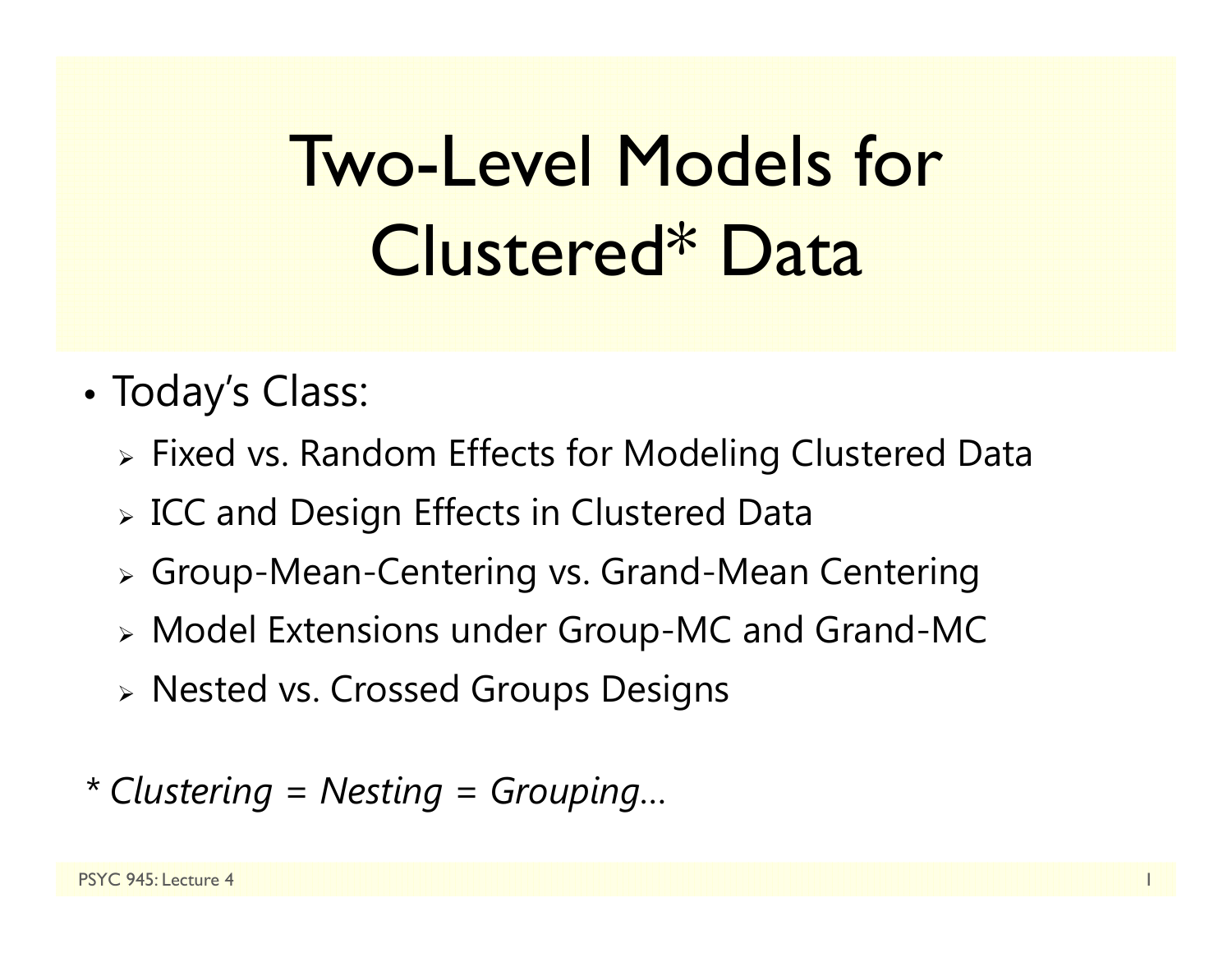## MLM for Clustered Data

- • So far we've built models to account for dependency created by repeated measures (time within person, or trials within persons crossed with items)
- • Now we examine two-level models for more general examples of nesting/clustering/grouping:
	- $\triangleright$  Students within schools, athletes within teams
	- $\triangleright$  Siblings within families, partners within dyads
	- $\triangleright$  Employees within businesses, patients within doctors
- • Residuals of people from same group are likely to be correlated due to group differences (e.g., purposeful grouping or shared experiences create dependency)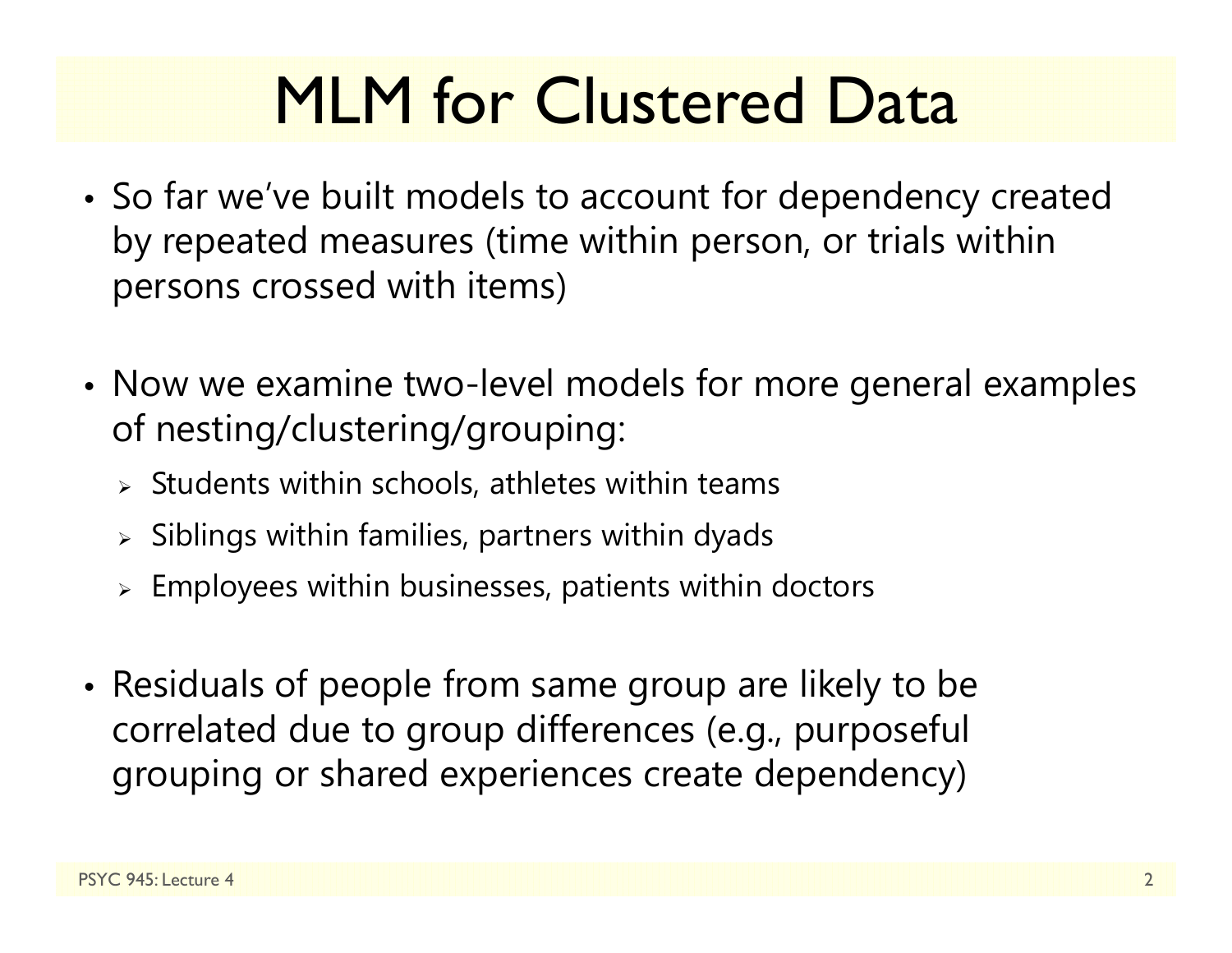### 2 Options for Differences Across Groups

### **Represent Group Differences as Fixed Effects**

- Include (#groups-1) contrasts for group membership in the **model for the means** (via CLASS) $\rightarrow$  so group is NOT another "level"
- Permits inference about differences between specific groups, but you cannot include between-group predictors (group is saturated)
- Snijders & Bosker (1999) ch. 4, p. 44 recommend if #groups < 10ish

### **Represent Group Differences as a Random Effect**

- Include a **random intercept variance in the model for the variance**, such that group differences become another "level"
- Permits inference about differences across groups more generally, for which you can test effects of between-group predictors
- Better if #groups > 10ish and you want to **predict** group differences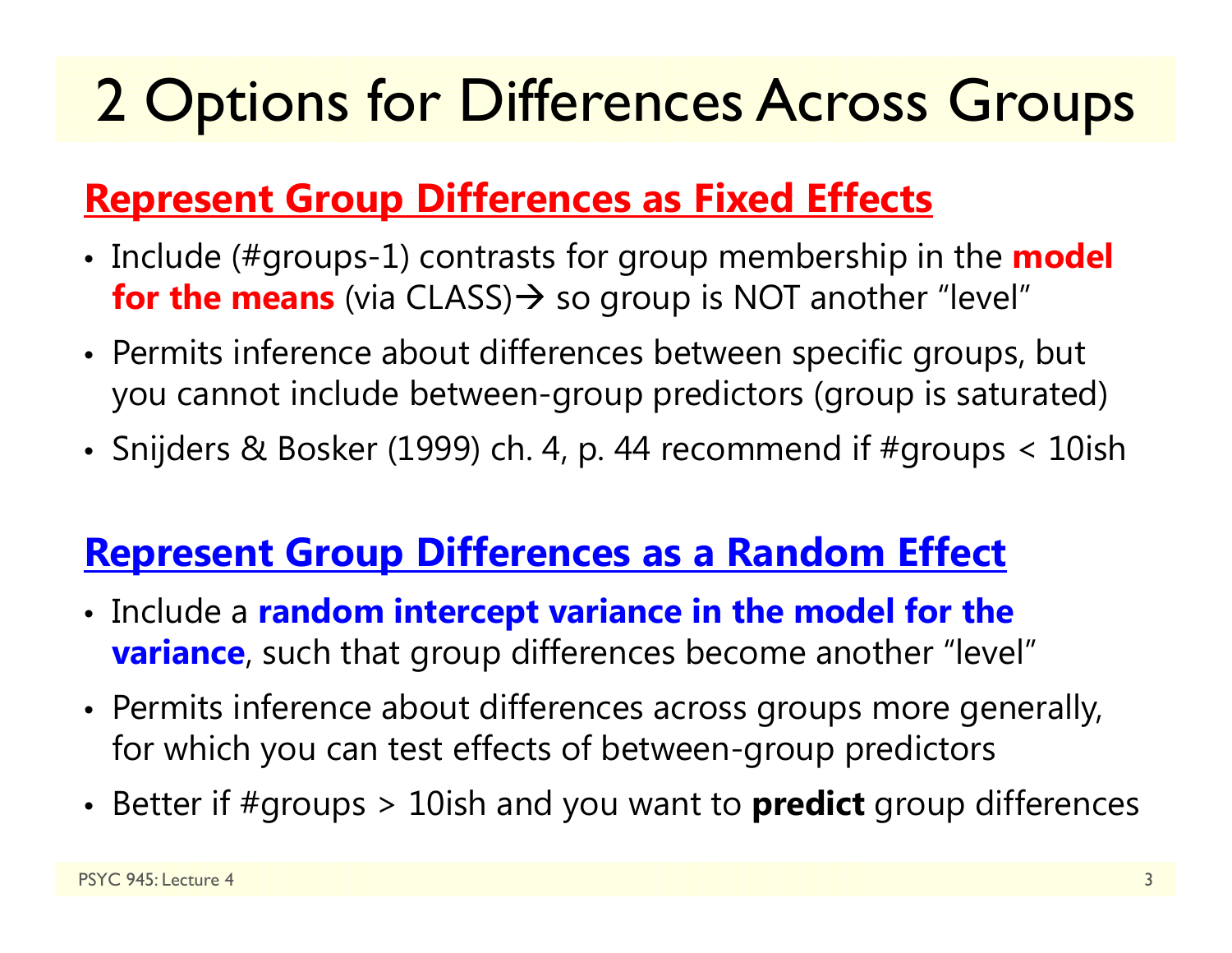## Empty Means, Random Intercept Model

### **MLM for Clustered Data:**

- • Change in notation:
	- *i* = level 1, *j* = level 2
- Level 1:

$$
\mathbf{y}_{ij} = \mathbf{\beta}_{0j} + \mathbf{e}_{ij}
$$

• Level 2:

$$
\beta_{0j} = \gamma_{00} + U_{0j}
$$

**Fixed Intercept =grand mean (because no predictors yet)** 

**Random Intercept = group-specific deviation from predicted intercept**

### **3** Total Parameters: **Model for the Means (1):**

• Fixed Intercept **γ<sub>οο</sub>** 

**Model for the Variance (2):**

•• Level-1 Variance of  ${\bf e}_{\mathsf{i}\mathsf{j}} \to \sigma_{\rm e}^2$ 

• Level-2 Variance of 
$$
U_{0j} \rightarrow \tau_{U_0}^2
$$

**Residual = person-specific deviation from group's predicted outcome** 

> **Composite equation: y**<sub>ij</sub> = (**γ**<sub>00</sub> + U<sub>0i</sub>) + e<sub>ii</sub>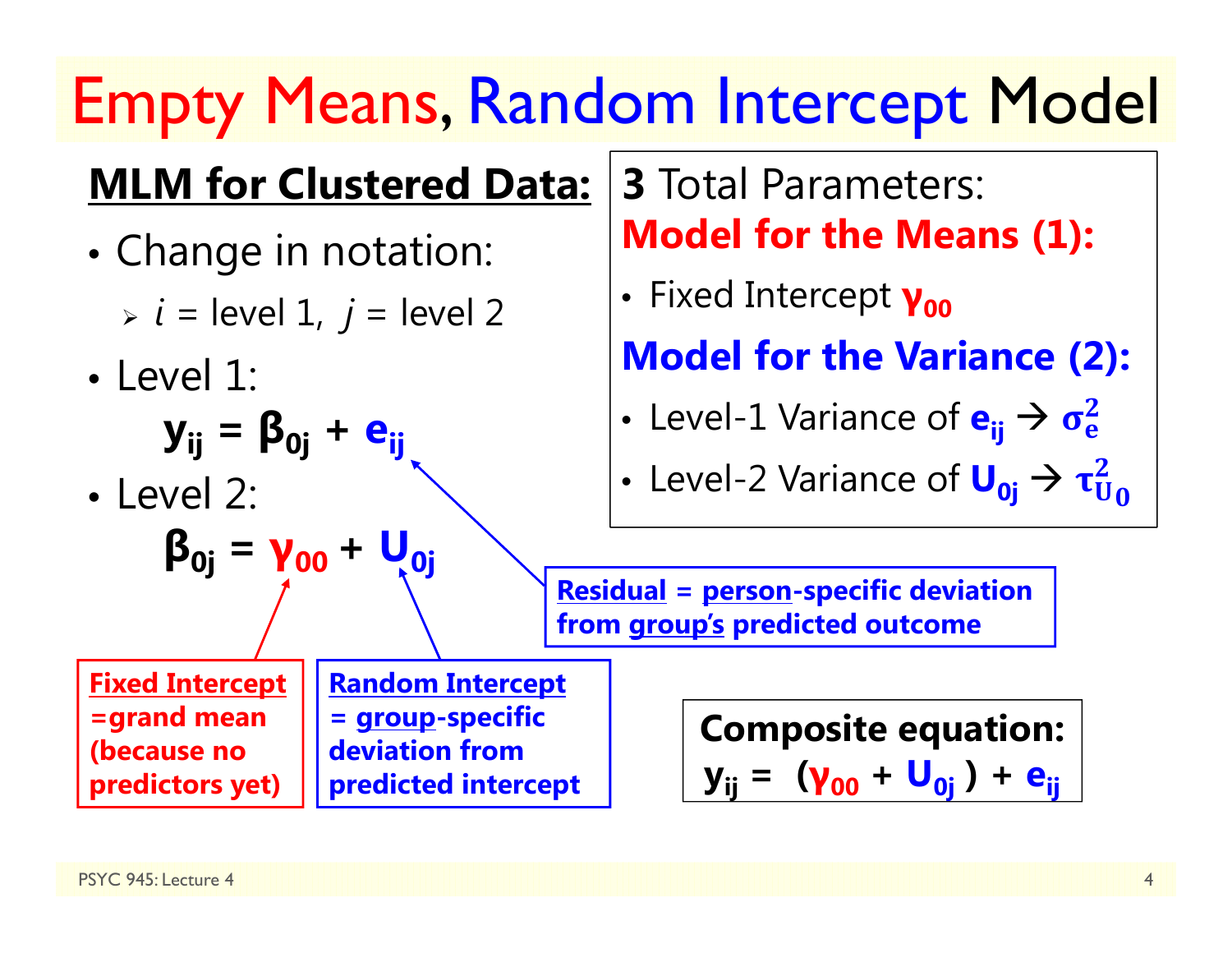### Matrices in a Random Intercept Model

**RI and DIAG: Total predicted data matrix is called V matrix, created from the G [TYPE=UN] and R [TYPE=VC] matrices as follows:**

$$
\mathbf{V} = \mathbf{Z} * \mathbf{G} * \mathbf{Z}^{T} + \mathbf{R} = \mathbf{V}
$$
  
\n
$$
\mathbf{V} = \begin{bmatrix} 1 \\ 1 \\ 1 \\ 1 \end{bmatrix} \begin{bmatrix} \tau_{U_{0}}^{2} \end{bmatrix} [1 \ 1 \ 1 \ 1] + \begin{bmatrix} \sigma_{e}^{2} & 0 & 0 & 0 \\ 0 & \sigma_{e}^{2} & 0 & 0 \\ 0 & 0 & \sigma_{e}^{2} & 0 \\ 0 & 0 & 0 & \sigma_{e}^{2} \end{bmatrix} = \begin{bmatrix} \tau_{U_{0}}^{2} + \sigma_{e}^{2} & \tau_{U_{0}}^{2} & \tau_{U_{0}}^{2} & \tau_{U_{0}}^{2} \\ \tau_{U_{0}}^{2} & \tau_{U_{0}}^{2} + \sigma_{e}^{2} & \tau_{U_{0}}^{2} & \tau_{U_{0}}^{2} \\ \tau_{U_{0}}^{2} & \tau_{U_{0}}^{2} & \tau_{U_{0}}^{2} & \tau_{U_{0}}^{2} \\ \tau_{U_{0}}^{2} & \tau_{U_{0}}^{2} & \tau_{U_{0}}^{2} & \tau_{U_{0}}^{2} + \sigma_{e}^{2} \end{bmatrix}
$$

**VCORR then provides the intraclass correlation, calculated as:** 

 $\mathbf{ICC} = \mathbf{\tau_U^2}$  $\frac{2}{\mathsf{U}_\mathsf{0}}$  /  $(\tau_\mathsf{U}^2$  $\frac{2}{\mathsf{U}_\mathbf{0}}$  $+$   $\sigma_{e}^{2}$ **)**

| $\mathbf{1}$ |                                                                                            |  | $\text{ICC } \text{ICC } \text{ICC}   \text{assumes a}$ |
|--------------|--------------------------------------------------------------------------------------------|--|---------------------------------------------------------|
|              | $\begin{bmatrix} \text{ICC} & 1 & \text{ICC} & \text{ICC} \end{bmatrix}$                   |  | constant                                                |
|              | $\begin{bmatrix} \text{ICC} & \text{ICC} & 1 & \text{ICC} \end{bmatrix}$                   |  | correlation                                             |
|              | $\begin{array}{ c c c c c c c c } \hline \text{ICC} & \text{ICC} & 1 \\\hline \end{array}$ |  | over time                                               |

The **G**, **Z**, and **R** matrices still get combined to create the **V** matrix, except that they are now per group. **R** and **V** have *n* rows by *n* columns, in which *n* = # level-1 units, which is now people, not time. Thus, no type of **R** matrix other than VC will be used, and REPEATED is not needed.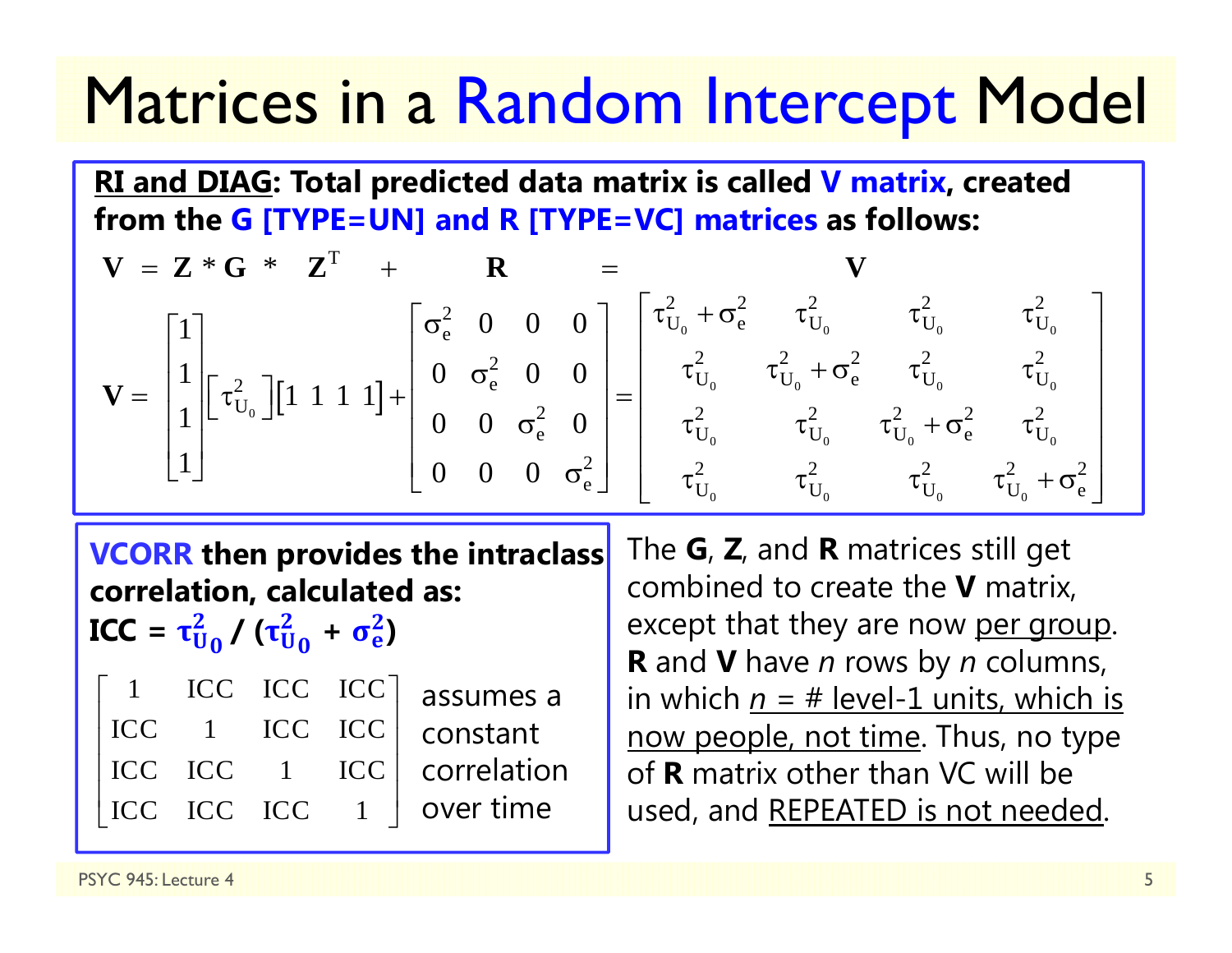## Intraclass Correlation (ICC)

$$
ICC = \frac{BG}{BG + WG} = \frac{Intercept Variance}{Intercept Variance + Residual Variance}
$$

$$
= \frac{\tau_{U_0}^2}{\tau_{U_0}^2 + \sigma_e^2} \quad \begin{bmatrix} \tau_{U_0}^2 \to Why \text{ don't all groups have the same mean?} \\ \sigma_e^2 \to Why \text{ don't all people from the same group} \\ \text{have the same outcome?} \end{bmatrix}
$$

- •• ICC = Proportion of total variance that is between groups
- •• ICC = Average correlation among persons from same group
- • ICC is a standardized way of expressing how much we need to worry about *dependency due to group mean differences* **(i.e., ICC is an effect size for** *constant* **group dependency)**
	- $\triangleright$  Dependency of other kinds can still be created by differences between groups in the effects of predictors (stay tuned)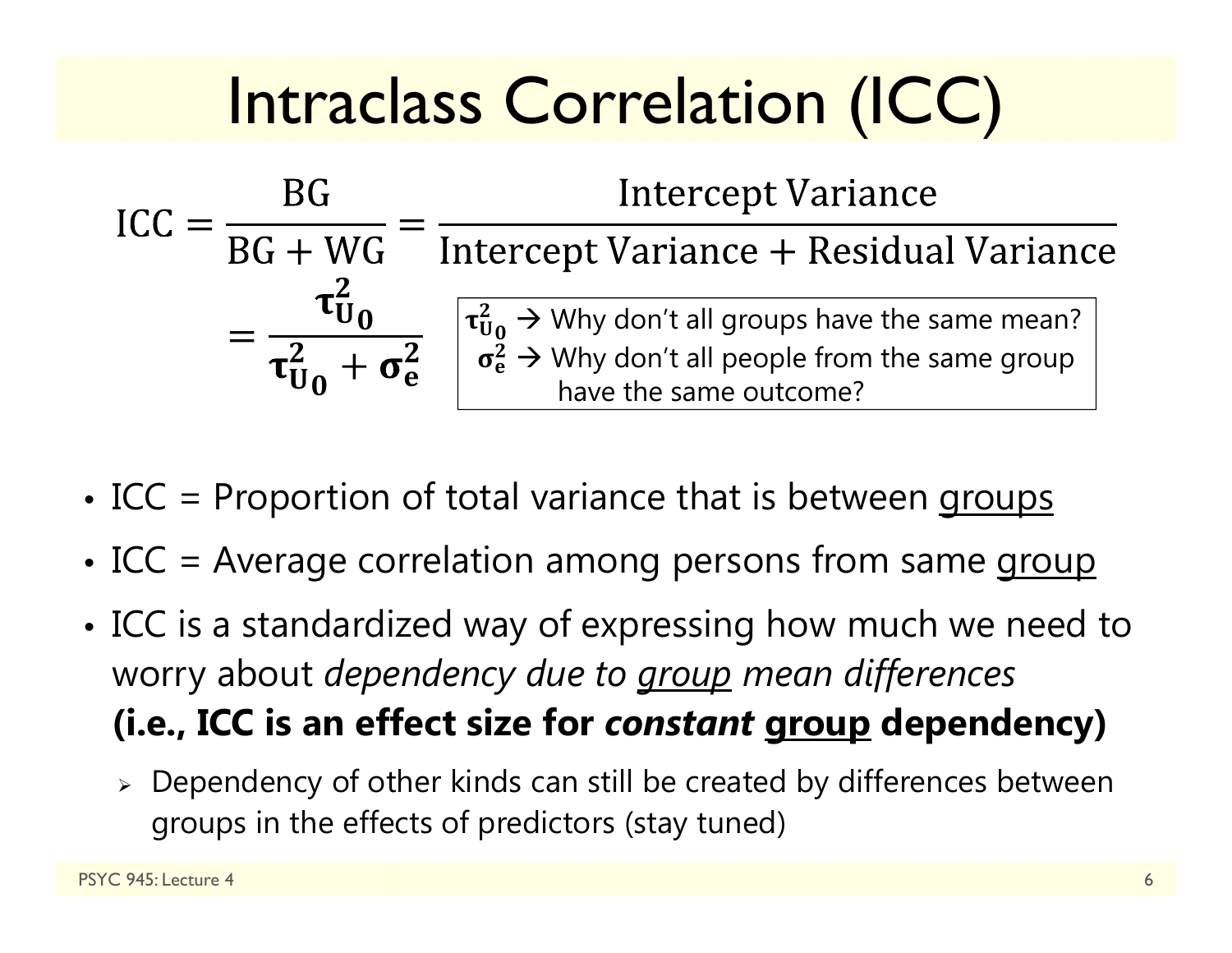# Effects of Clustering on Effective N

- • **Design Effect** expresses how much effective sample size needs to be adjusted due to clustering/grouping
- • **Design Effect** = ratio of the variance using a given sampling design to the variance using a simple random sample from the same population, given the same total sample size either way

 $n$  = # level-1 units

- •Design Effect =
- •• Effective sample size  $\rightarrow$  N<sub>effective</sub> # Total Observations<br>Design Effect
- • As ICC goes UP and cluster size goes UP, the effective sample size goes DOWN
	- See Snijders & Bosker (2012) for more info and for a modified formula that takes unequal group sizes into account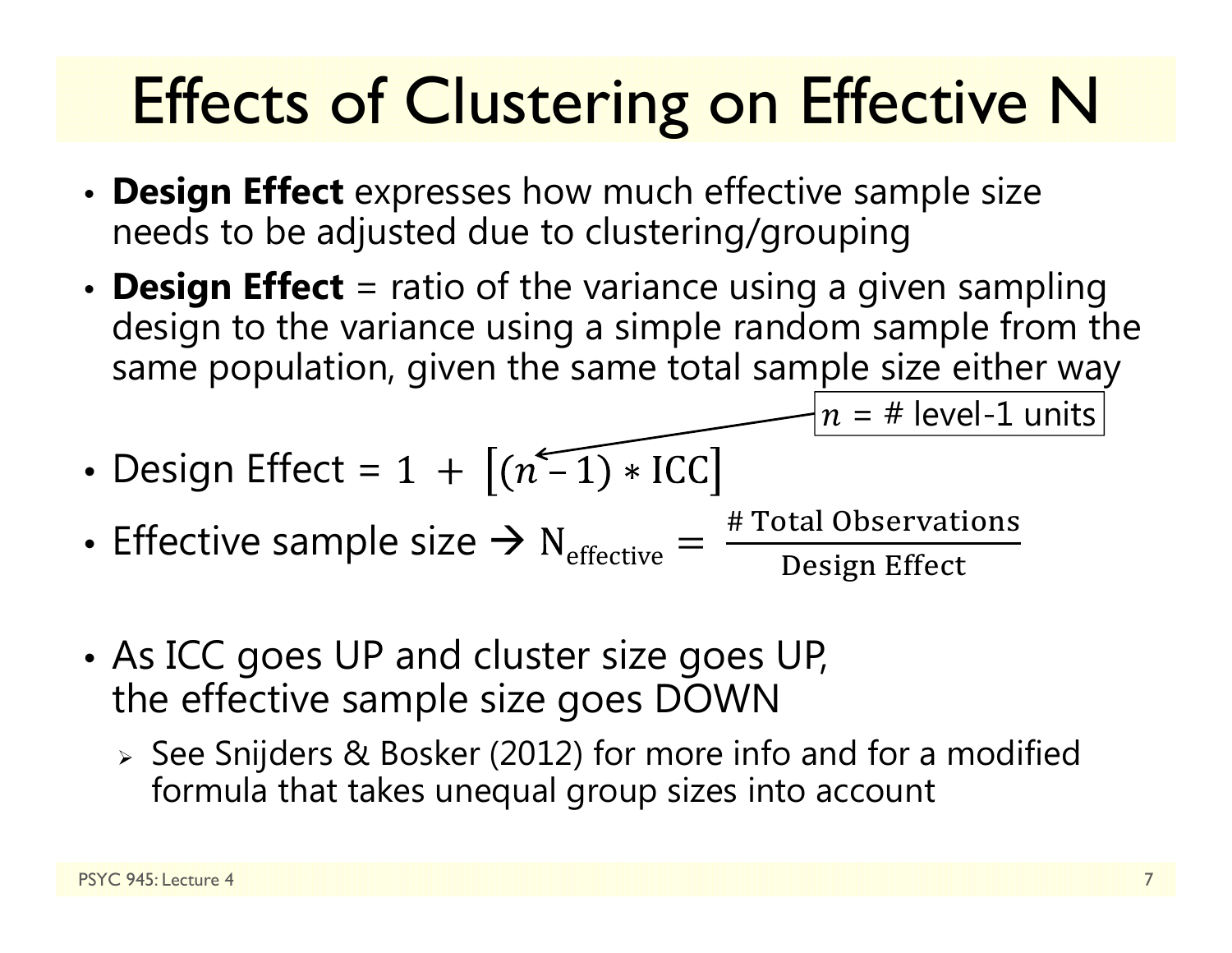### Design Effects in 2-Level Nesting

- •Design Effect =
- •• Effective sample size  $\rightarrow$  N<sub>effective</sub>

 $\epsilon_{\rm e} = \frac{\text{\# Total Observations}}{\text{Design Effect}}$ 

- *<sup>n</sup>*=5 patients from each of 100 doctors, ICC = .30? Patients Design Effect = 1 + (4 \* .30) = 2.20
	- **Neffective** = 500 / 2.20 = **227** (not 500)
- *n*=20 students from each of 50 schools, ICC = .05?
	- Students Design Effect = 1 + (19 \* .05) = 1.95
	- **Neffective** = 1000 / 1.95 = **513** (not 1000)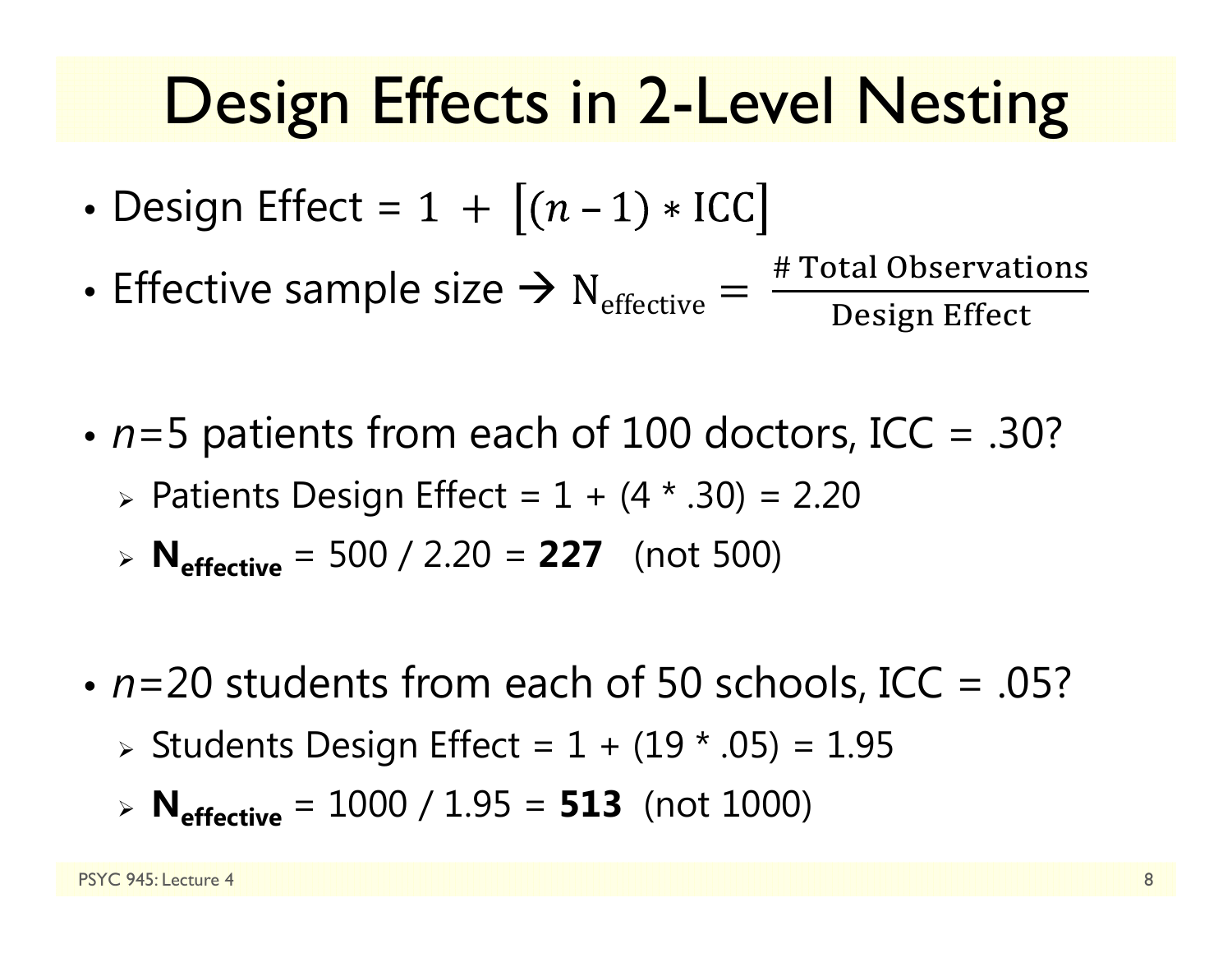### Does a non-significant ICC mean you can ignore groups and just do a regression?

- • Effective sample size depends on BOTH the ICC and the number of people per group: As ICC goes UP and group size goes UP, the effective sample size goes DOWN
	- $\triangleright\;$  So there is NO VALUE OF ICC that is "safe" to ignore, not even  $\sim\!0!$
	- An ICC=0 in an *empty (unconditional)* model can become ICC>0 after adding level-1 predictors because reducing the residual variance leads to an increase in the random intercept variance ( *conditional* ICC > 0)
- So just do a multilevel analysis anyway…
	- $\triangleright\;$  Even if "that's not your question"… because people come from groups, you still have to model group dependency appropriately because of:
		- Effect of clustering on level-1 fixed effect SE's  $\rightarrow$  biased SEs
		- Potential for contextual effects of level-1 predictors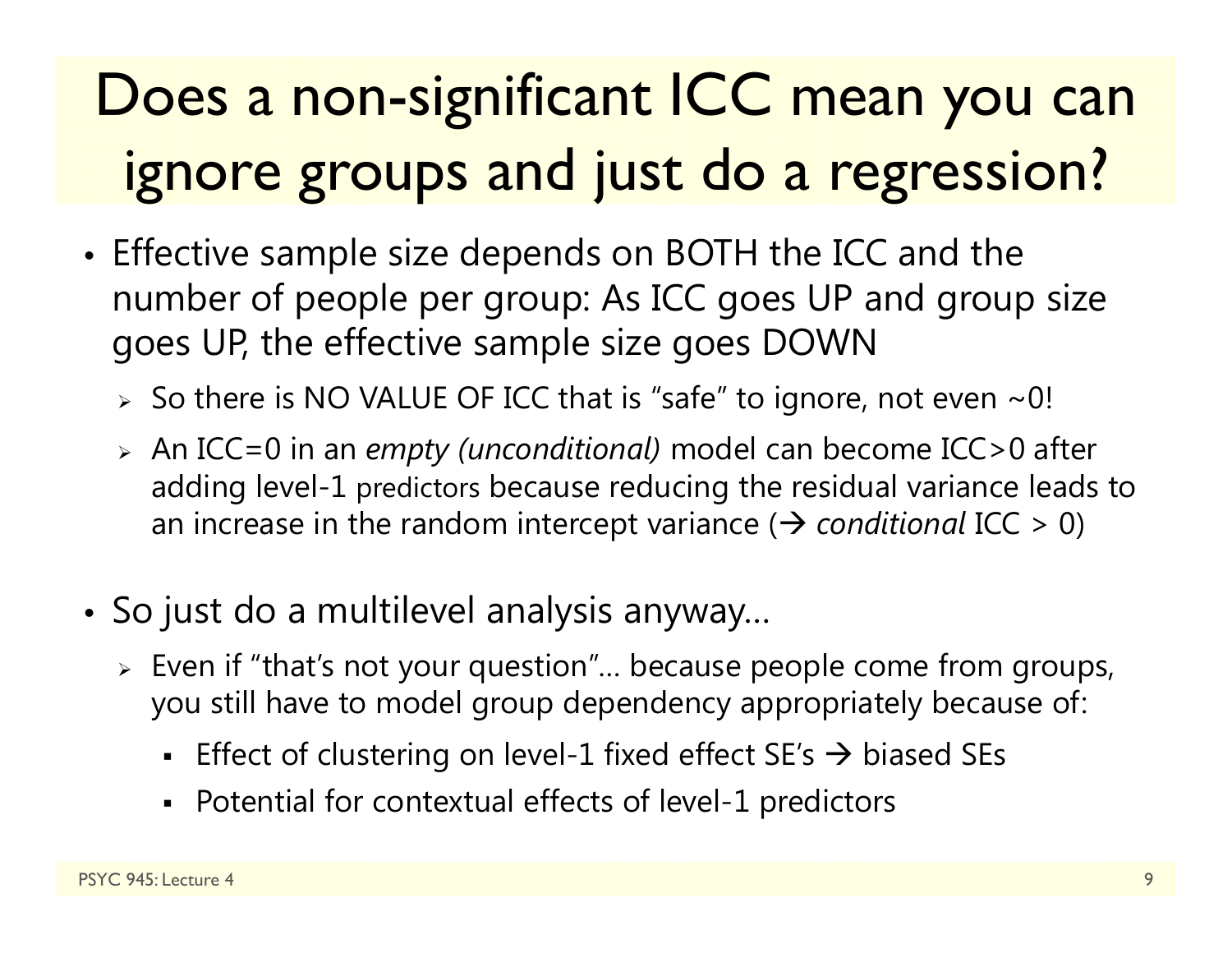### Predictors in MLM for Clustered Data Example: Achievement in Students nested in Schools

- Level-2 predictors now refer to Group-Level Variables
	- Can only have fixed or systematically varying effects (level-2 predictors cannot have random effects in a two-level model, same as before)
	- $\triangleright$  e.g., Does mean school achievement differ b/t rural and urban schools?
- Level-1 predictors now refer to <u>Person-Level</u> Variables
	- $\triangleright\;$  Can have fixed, systematically varying, or random effects over groups
	- $\triangleright$   $\,$  e.g., Does student achievement differ between boys and girls?
		- n Fixed effect: Is there a gender difference in achievement, period?
		- n Systematically varying effect: Does the gender effect differ b/t rural and urban schools? (but the gender effect is the same within rural and within urban schools)
		- n Random effect: Does the gender effect differ *randomly* across schools?
	- $\triangleright$  We can skip all the steps for building models for "time" and head straight to predictors (given that level-1 units are exchangeable here)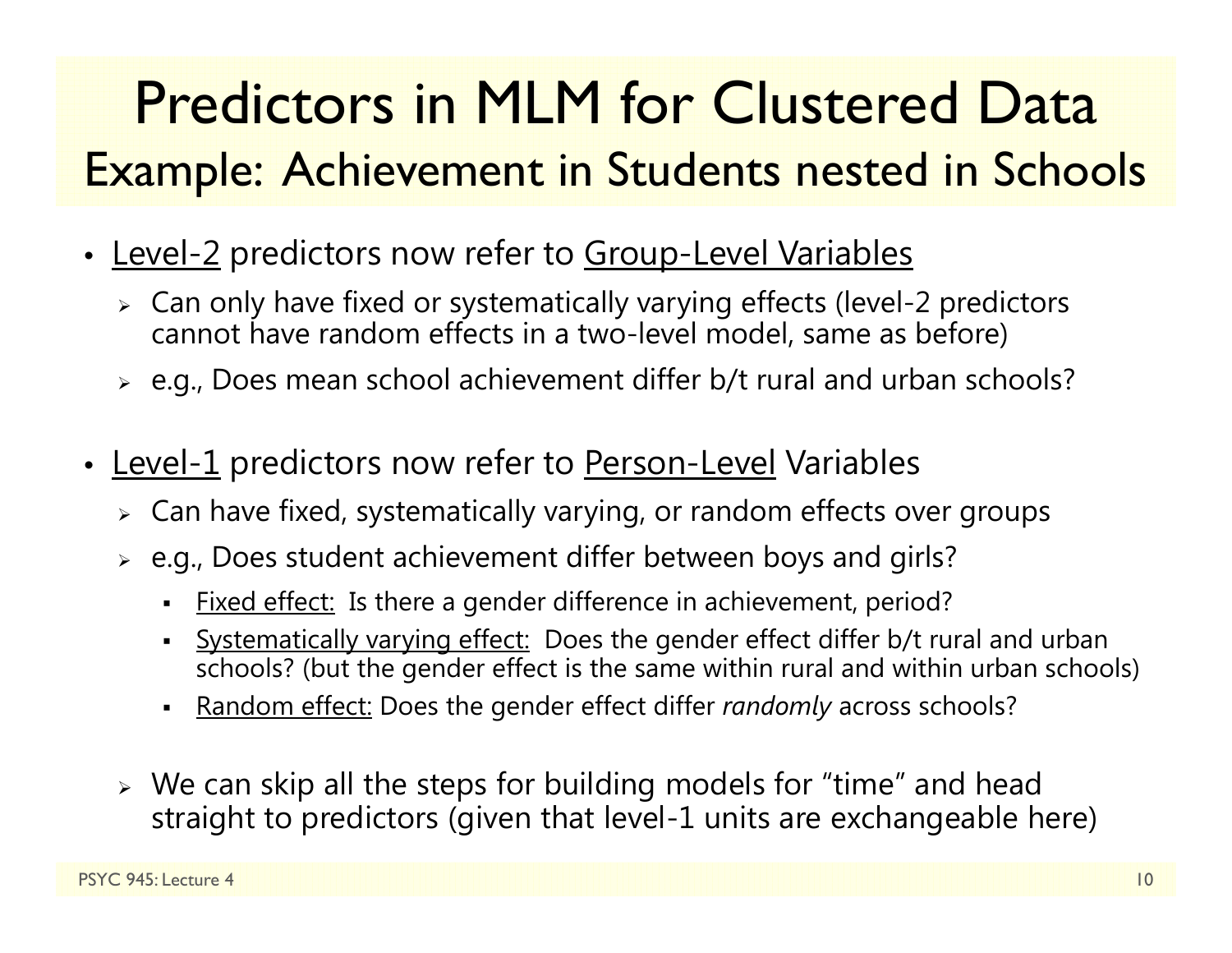## Predictors in MLM for Clustered Data

- • BUT we still need to distinguish level-2 BG effects from level-1 WG effects of level-1 predictors: NO SMUSHING ALLOWED
- • Options for representing level-2 BG variance as a predictor:
	- » Use **obtained** group mean of level-1  $x_{ij}$  from your sample (labeled as  $\mathbf{G}\mathbf{M}\mathbf{x}_\mathbf{j}$  or  $\overline{\mathbf{X}}_\mathbf{j}$ ), centered at a constant so that 0 is a meaningful value
	- » Use **actual** group mean of level-1  $\mathrm{x_{ij}}$  from outside data (also centered so 0 is meaningful)  $\bm{\rightarrow}$  better if your sample is not the full population
- • Can use either **Group-MC** or **Grand-MC** for level-1 predictors (where Group-MC is like Person-MC in longitudinal models)

> Level-1 Group-MC  $\rightarrow$  center at a VARIABLE:  $\text{WGx}_{ij} = x_{ij} - \overline{X}_{ji}$ 

- > Level-1 Grand-MC  $\rightarrow$  center at a CONSTANT:  $\text{L1x}_{ij} = \text{x}_{ij} C$ 
	- Use  $\mathtt{L1x_{ij}}$  when including the actual group mean instead of sample group mean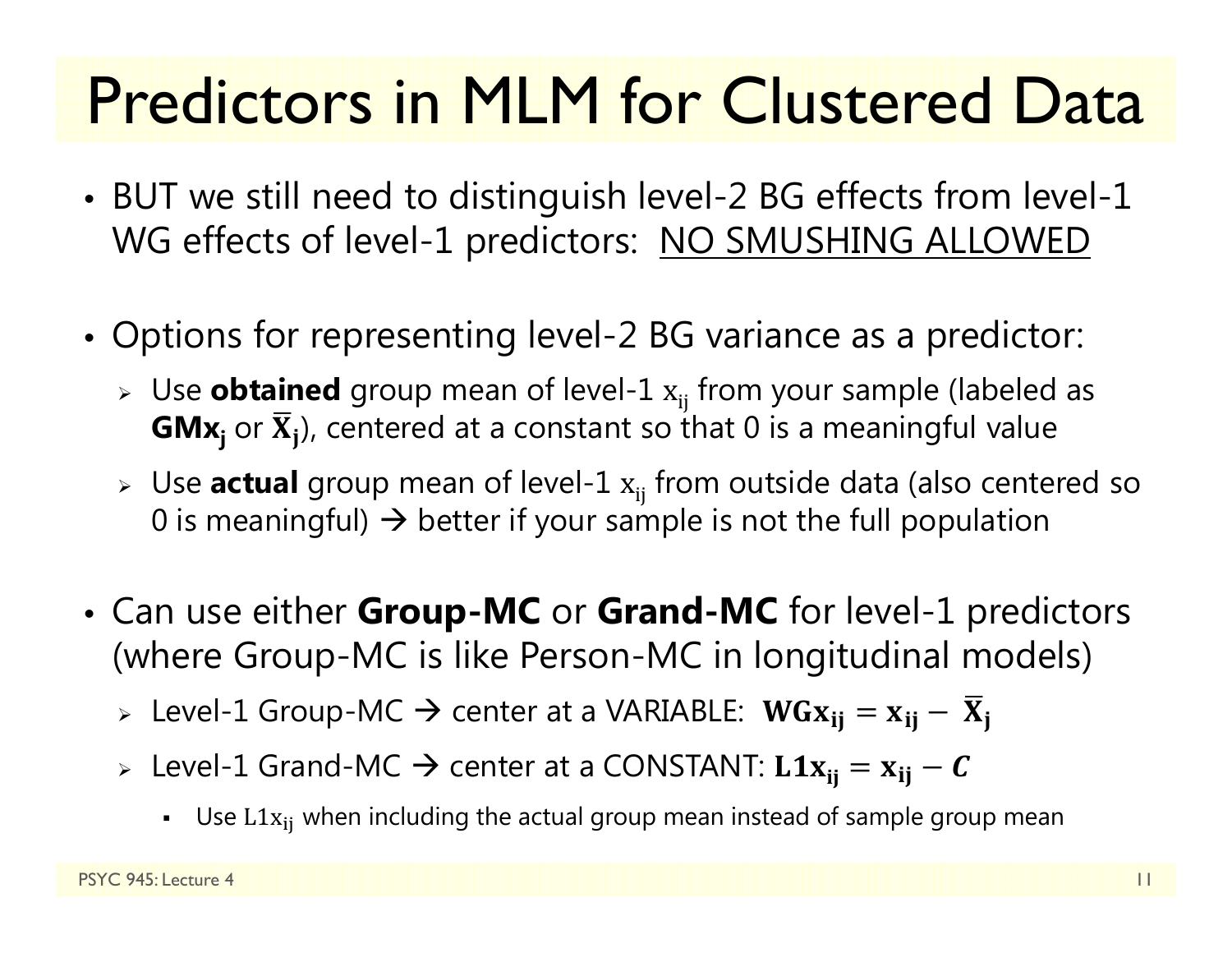#### • **Is the Between-Group (BG) effect significant?**

 $\triangleright$  Are groups with higher predictor values <u>than other groups</u> also higher on Y than other groups, such that the group mean of the person-level predictor  $\mathbf{G}\mathbf{M}{\mathbf{x}_{\mathsf{j}}}$  accounts for level-2 random intercept variance ( $\tau_\mathrm{U}^2$  $_{U_0}^2$ )?

#### • **Is the Within-Group (WG) effect significant?**

> If you have higher predictor values <u>than others in your group</u>, do you also have higher outcomes values than others in your group, such that the within-group deviation  $\textsf{WGx}_{\text{ij}}$  accounts for level-1 residual variance ( $\sigma^2_{\text{e}}$ )?

#### • **Are the BG and WG effects different sizes: Is there a contextual effect?**

- $\triangleright$  After controlling for the absolute value of level-1 predictor for each person, is there still an incremental contribution from having a higher group mean of the predictor (i.e., does a group's general tendency predict  $\tau_\mathrm{U}^2$  $^2_{\mathrm{U}_0}$  above and beyond)?
- $\triangleright$  If there is no contextual effect, then the BG and WG effects of the level-1 predictor show *convergence*, such that their effects are of equivalent magnitude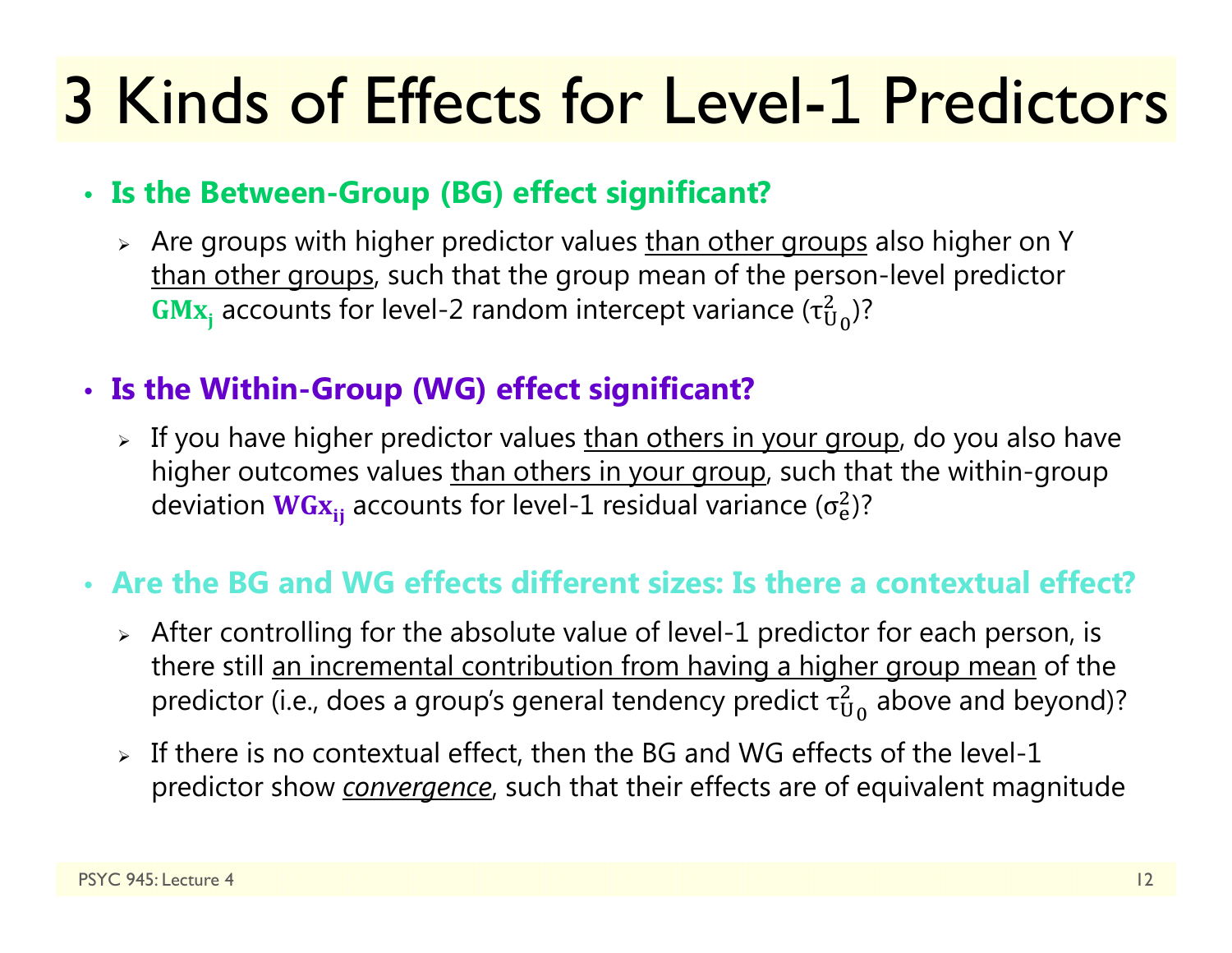| Clustering                                                            | Clustered Data Model with                                                                                                                                                                                  |
|-----------------------------------------------------------------------|------------------------------------------------------------------------------------------------------------------------------------------------------------------------------------------------------------|
| <b>Group-Mean-Centered Level-1</b>                                    | $x_{ij}$                                                                                                                                                                                                   |
| $\rightarrow$ WG and BG Effects directly through separate parameters  |                                                                                                                                                                                                            |
| $x_{ij}$ is group-mean-centered into $WGx_{ij}$ , with $GMx_j$ at L2: |                                                                                                                                                                                                            |
| Level 1: $y_{ij} = \beta_{0j} + \beta_{1j}(WGx_{ij}) + e_{ij}$        | $WGx_{ij} = x_{ij} - \overline{x}_j \rightarrow it$ has only Level-1 WG variation                                                                                                                          |
| Level 2: $\beta_{0j} = \gamma_{00} + \gamma_{01}(GMx_j) + U_{0j}$     | $GMx_j = \overline{x}_j - c \rightarrow it$ has only Level-2 BG variation                                                                                                                                  |
| $\beta_{1j} = \gamma_{10}$                                            | $\gamma_{01} = BG$ main effect of having more $\overline{x}_j$ of having more $\overline{x}_j$ and $GMx_j$ are uncorrelated, each of having more $\overline{x}_j$ that effect for its level (WG=L1, BG=L2) |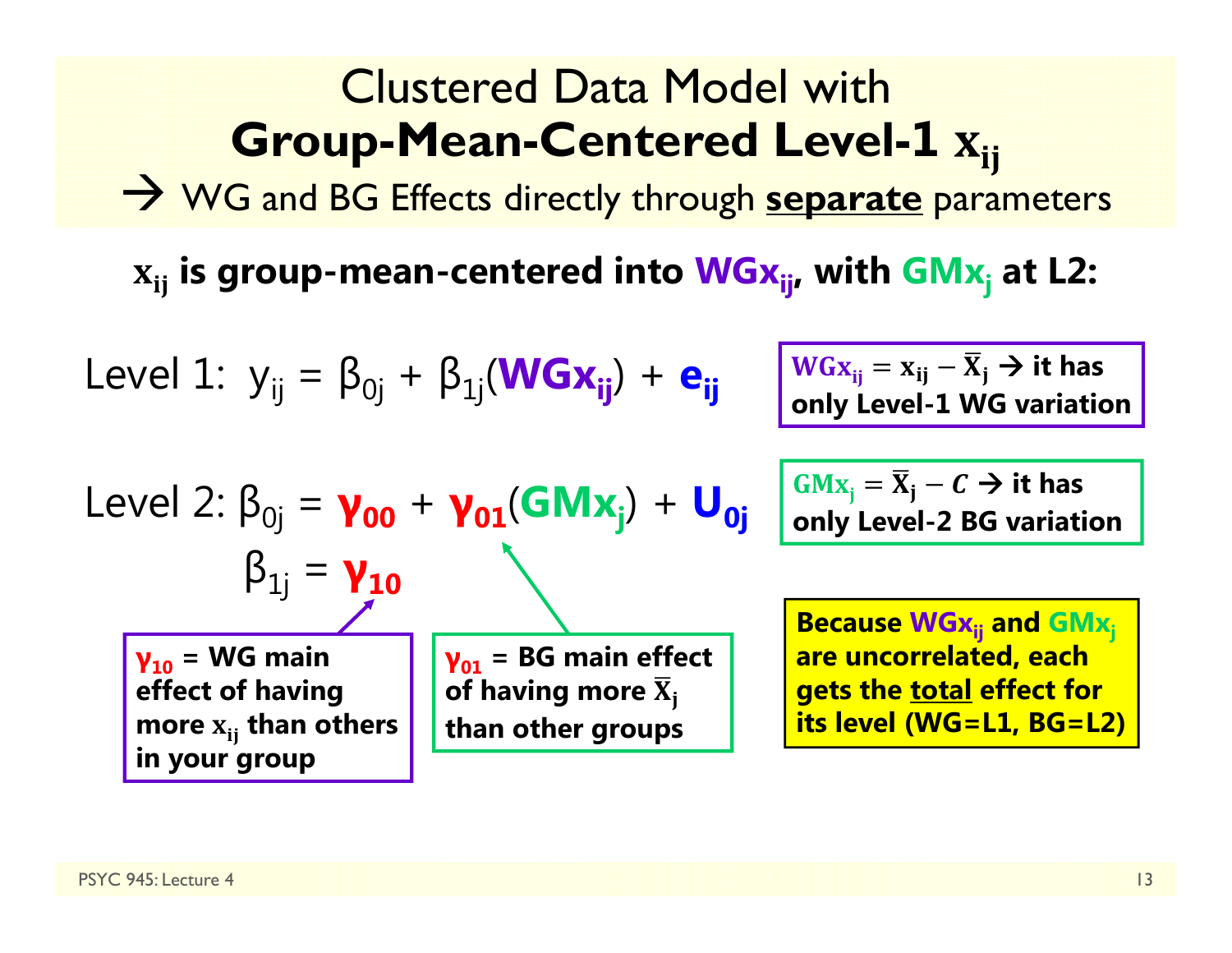- **What Group-Mean-Centering tells us directly:**
- **Is the Between-Group (BG) effect significant?**
	- $\triangleright$  Are groups with higher predictor values <u>than other groups</u> also higher on Y than other groups, such that the group mean of the person-level predictor  $\mathbf{G}\mathbf{M}{\mathbf{x}_{\mathsf{j}}}$  accounts for level-2 random intercept variance ( $\tau_\mathrm{U}^2$  $_{U_0}^2$ )?
	- $\triangleright$  This would be indicated by a significant fixed effect of  $\mathbf{G}\mathbf{M}\mathbf{x}_\mathrm{j}$
	- $\triangleright$   $\,$  Note: this is NOT controlling for the absolute value of  $\rm x_{\rm ij}$  for each person

#### • **Is the Within-Group (WG) effect significant?**

- > If you have higher predictor values <u>than others in your group</u>, do you also have higher outcomes values than others in your group, such that the within-group deviation  $\textsf{WGx}_{\text{ij}}$  accounts for level-1 residual variance ( $\sigma^2_{\text{e}}$ )?
- $\triangleright$  This would be indicated by a significant fixed effect of  $\mathbf{W} \mathbf{G} \mathbf{x}_{\mathbf{ij}}$
- $\triangleright$   $\,$  Note: this is represented by the <u>relative</u> value of  $\rm x_{ij}$ , NOT the <u>absolute</u> value of  $\rm x_{ij}$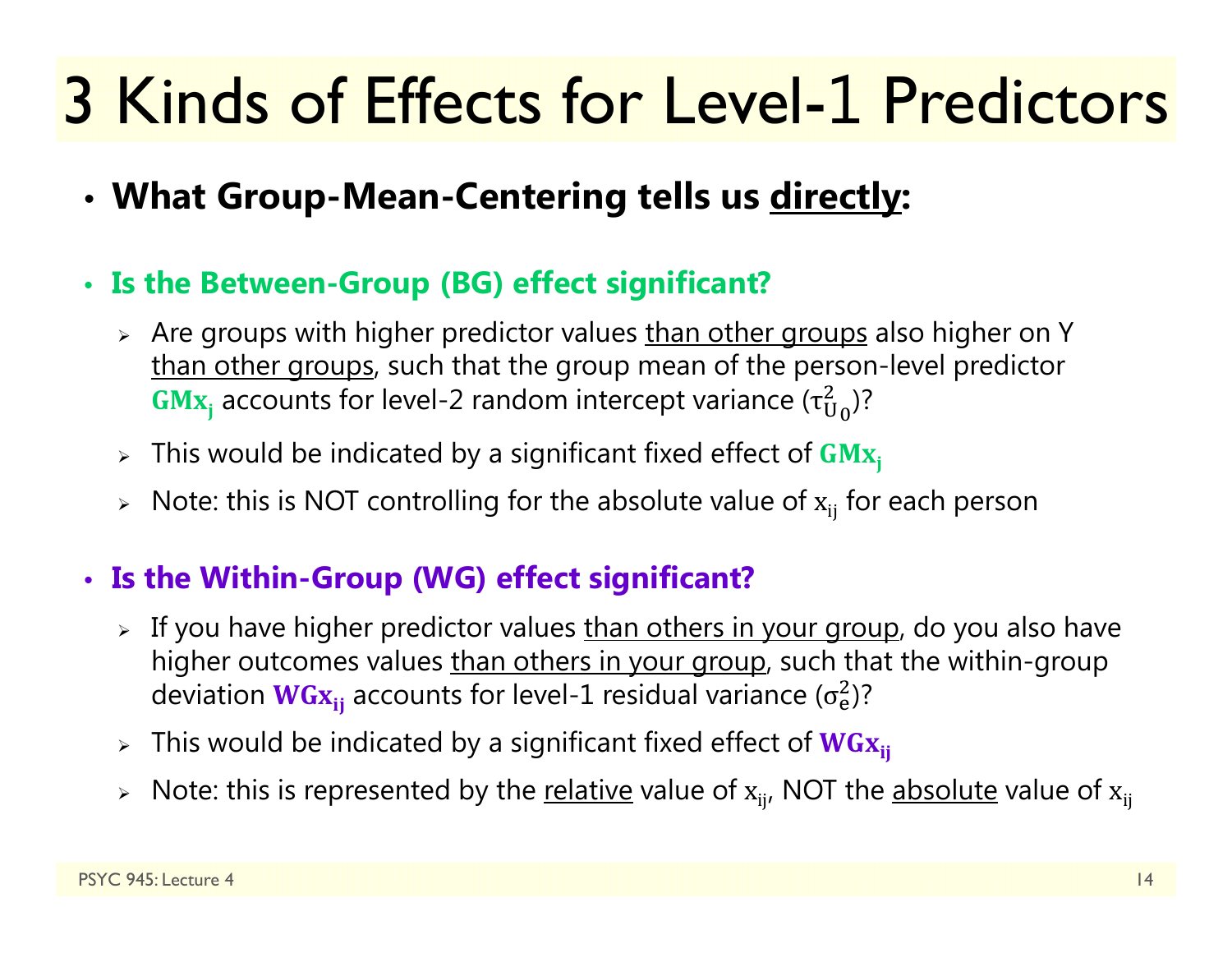• **What Group-Mean-Centering DOES NOT tell us directly:**

#### • **Are the BG and WG effects different sizes: Is there a contextual effect?**

- $\triangleright$  After controlling for the absolute value of the level-1 predictor for each person, is there still an incremental contribution from the group mean of the predictor (i.e., does a group's general tendency predict  $\tau^2_{\mathrm{U}}$  $^2_{\mathrm{U}_0}$  above and beyond just the person-specific value of the predictor)?
- $\triangleright$  In clustered data, the contextual effect is phrased as "after controlling for the individual, what is the additional contribution of the group"?

#### • **To answer this question about the contextual effect for the incremental contribution of the group mean, we have two options:**

- $\triangleright$  Ask for the contextual effect via an ESTIMATE statement in SAS (or TEST in SPSS, or NEW in Mplus, or LINCOM in STATA): **WGx − 1 GMx 1**
- $\triangleright$  Use "**grand-mean-centering**" for level-1  $\mathrm{x_{ij}}$  instead:  $\mathbf{L1x_{ij}} = \mathrm{x_{ij}} C$  **centered at a CONSTANT, NOT A LEVEL-2 VARIABLE**
	- Which constant only matters for what the reference point is; it could be the grand mean or other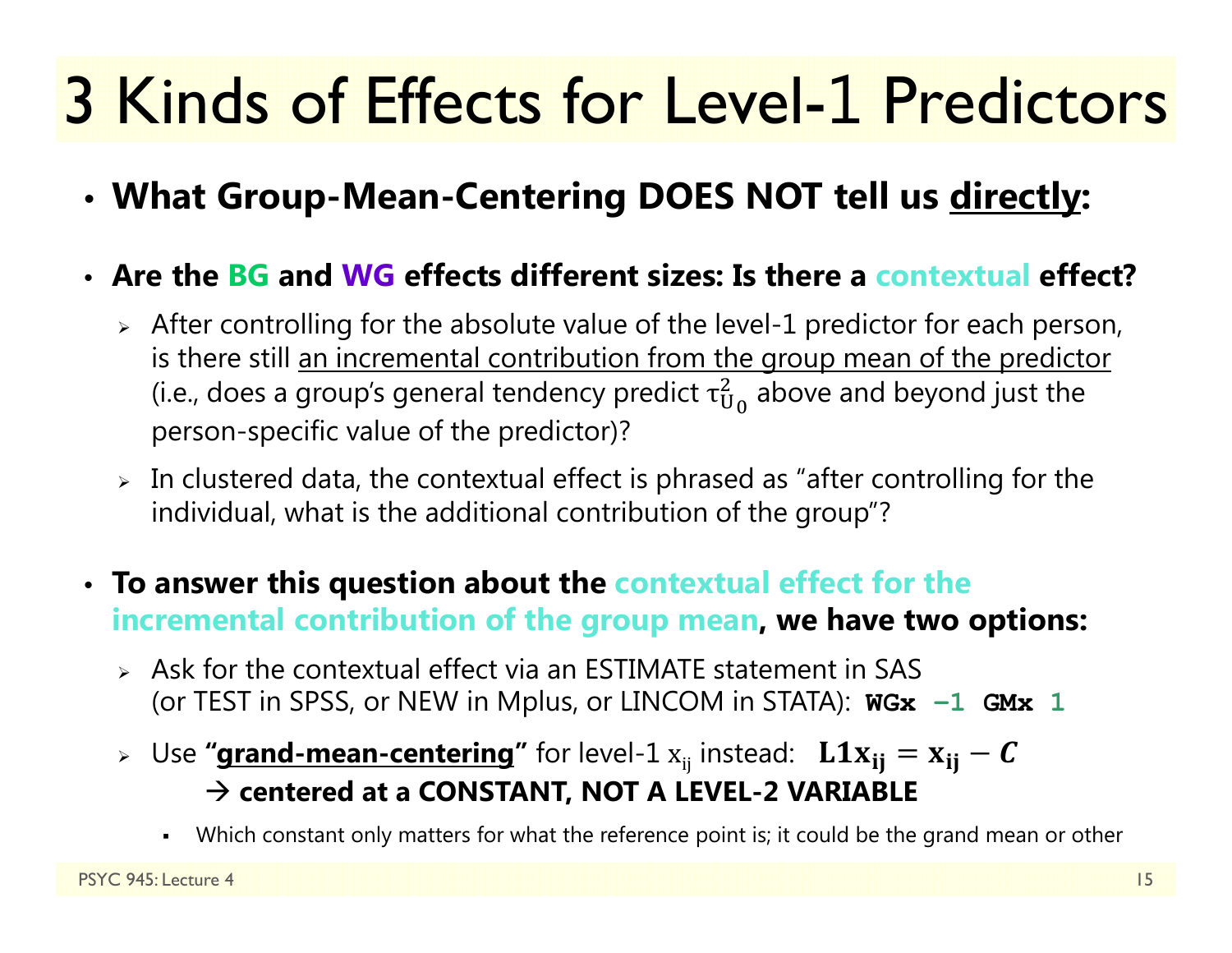### Group-MC vs. Grand-MC for Level-1 Predictors

| <b>Level 2</b>                                                                                        |                              | <b>Original</b> | <b>Group-MC Level 1</b>                                                                               | <b>Grand-MC Level 1</b>                                                                                                |
|-------------------------------------------------------------------------------------------------------|------------------------------|-----------------|-------------------------------------------------------------------------------------------------------|------------------------------------------------------------------------------------------------------------------------|
| $\overline{\mathbf{X}}_i$                                                                             | $GMx_i = \overline{X}_i - 5$ | $X_{ij}$        | $WGx_{ij} = x_{ij} - X_j$                                                                             | $L1x_{ij} = x_{ij} - 5$                                                                                                |
| $\overline{\mathbf{3}}$                                                                               | $-2$                         | 2 <sup>1</sup>  | $-1$                                                                                                  | $-3$                                                                                                                   |
| $\mathbf{3}$                                                                                          | $-2$                         | 4               |                                                                                                       | $-1$                                                                                                                   |
|                                                                                                       |                              | 6               | $-1$                                                                                                  |                                                                                                                        |
|                                                                                                       |                              | 8               |                                                                                                       |                                                                                                                        |
| Same $GMx_i$ goes into<br>the model using either<br>way of centering the<br>level-1 variable $x_{ii}$ |                              |                 | Using Group-MC,<br>$WGx_{ii}$ has NO level-2<br>BG variation, so it is not<br>correlated with $GMx_i$ | Using <b>Grand-MC</b> , $L1x_{ii}$<br>STILL has level-2 BG<br>variation, so it is STILL<br><b>CORRELATED with GMx.</b> |

So the effects of GMx<sub>i</sub> and L1x<sub>ij</sub> when included together under Grand-MC **will be different than their effects would be if they were by themselves…**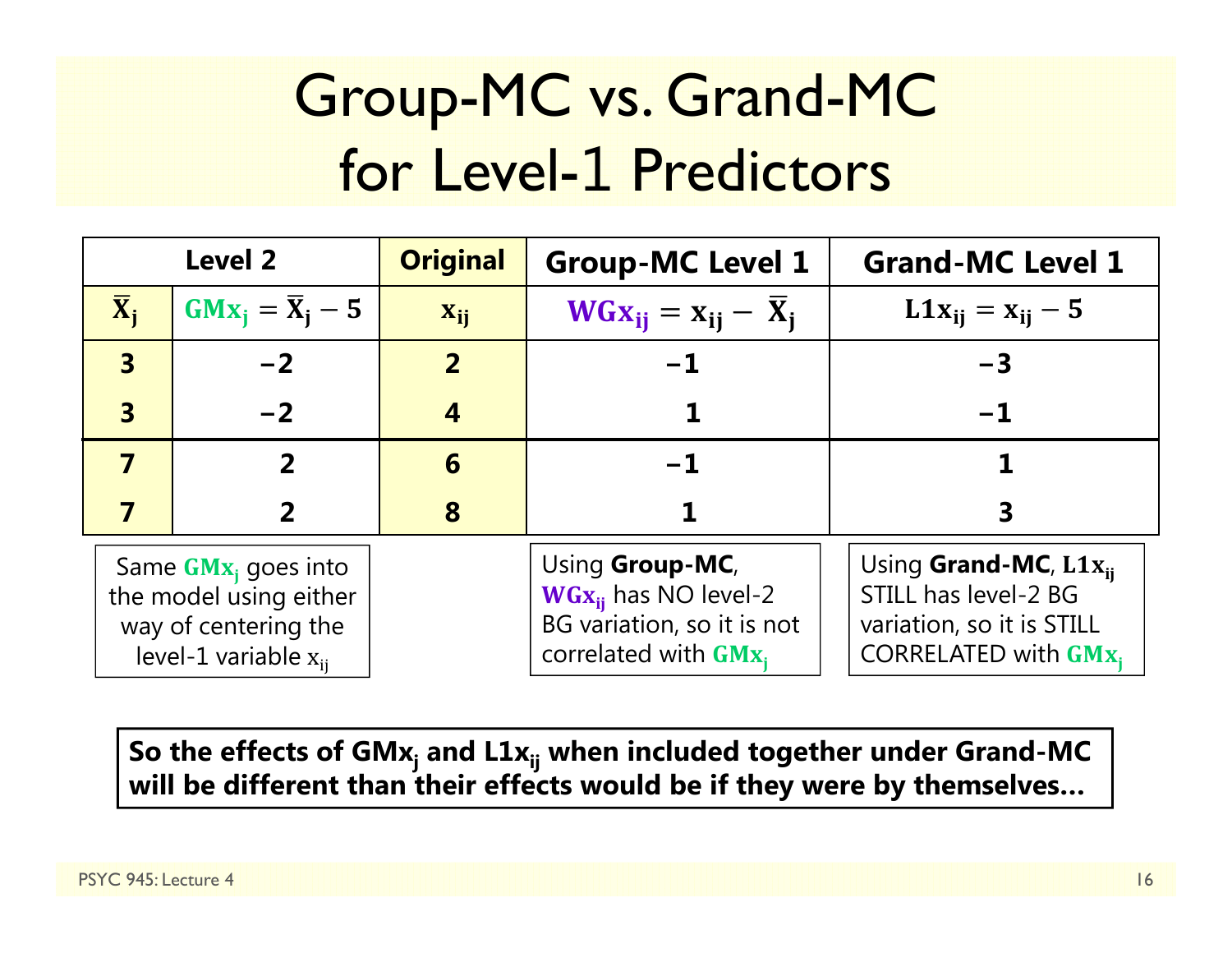**γ10 <sup>=</sup>\*smushed\* WG and BG effects**

Level 2: β0j <sup>=</sup> **γ00** <sup>+</sup> **U0j**

 $\beta_{1j} = \gamma_{10}$ 

*convergence***,** *conflated***, or** *composite* **effect**

**A \*smushed\* effect is also referred to as the** 

Level 1: y<sub>ij</sub> = β<sub>0j</sub> + β<sub>1j</sub>(L1x<sub>ij</sub>) + e<sub>ij</sub>

**its original 2 different kinds of variation (BG and WG), its 1 fixed effect has to do the work of 2 predictors!**

 $\text{L1x}_{ij} = \text{x}_{ij} - C \rightarrow \text{it still}$ **has both Level-2 BG and Level-1 WG variation** 

**Because L1x<sub>ij</sub> still contains** 

ܠܑܒ **is grand-mean-centered into L1xij, WITHOUT GMxj at L2:**

Clustered Data Model withܑܒ **represented at Level 1 Only:** WG and BG Effects are **Smushed Together**

PSYC 945: Lecture 417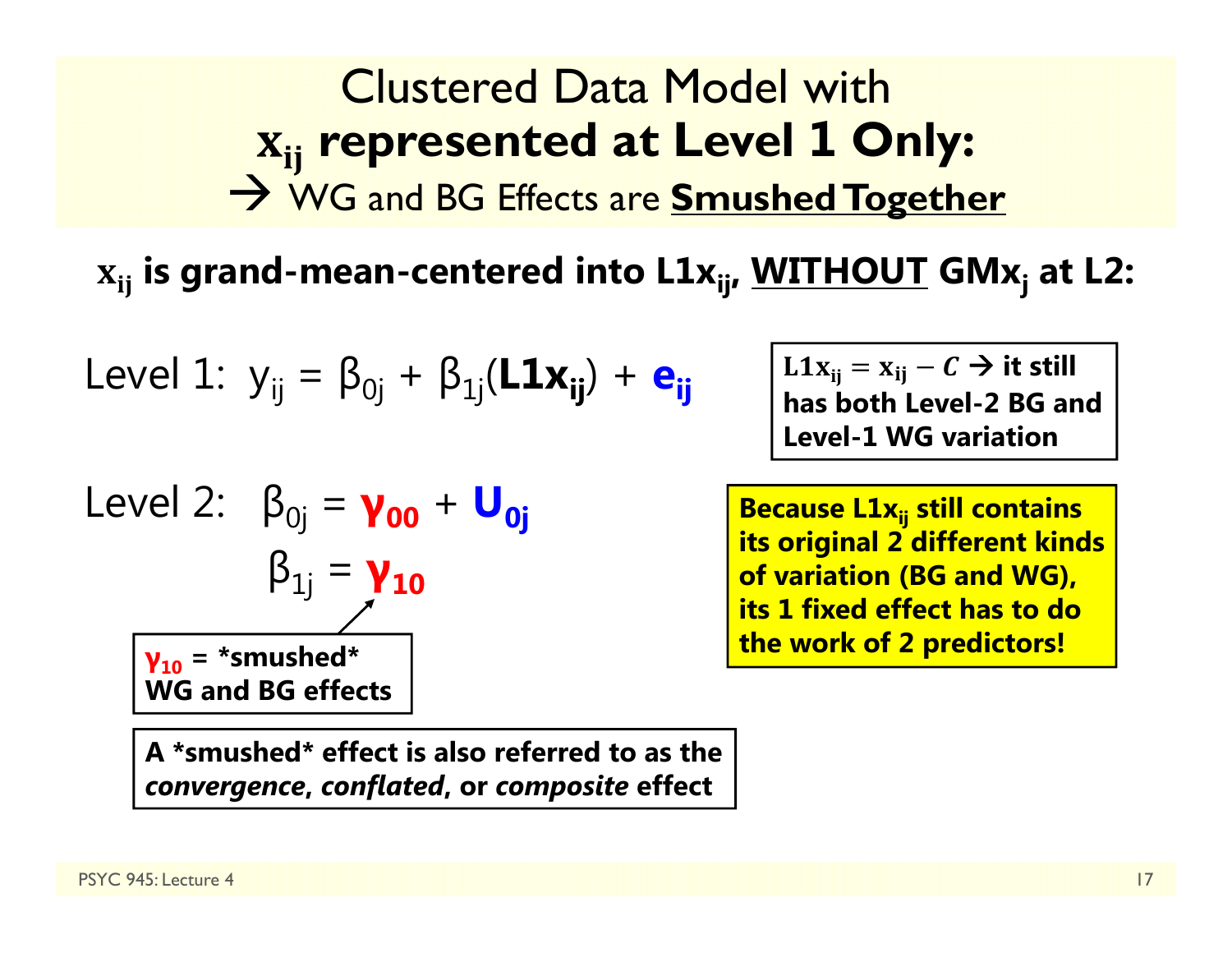### Convergence (Smushed) Effect of a Level-1 Predictor



- **The convergence effect will often be closer to the within-group effect** (due to larger level-1 sample size and thus smaller SE)
- **It is the rule, not the exception, that between and within effects differ** (Snijders & Bosker, 1999, p. 52-56, and personal experience!)
- However—when grand-mean-centering a level-1 predictor, **convergence is testable** by including a **contextual effect (carried by the group mean)**  for how the **BG effect** differs from the **WG effect**…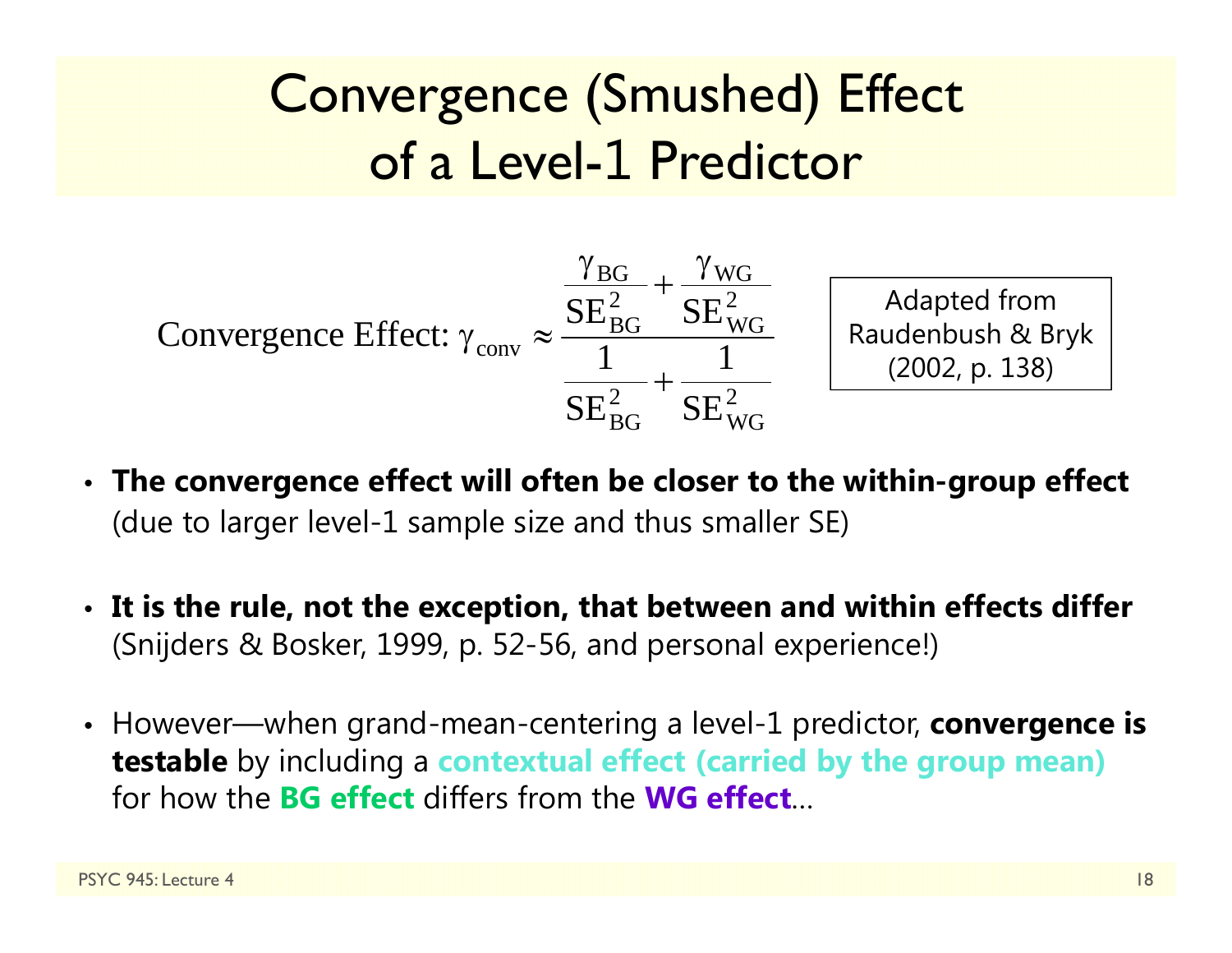#### Clustered Data Model with**Grand-Mean-Centered Level-1**<u>≖ ^ij</u>

 $\rightarrow$  Model tests difference of WG vs. BG effects (It's been fixed!)

ܠܑܒ **is grand-mean-centered into L1xij, WITH GMxj at L2:**

Level 1: 
$$
y_{ij} = \beta_{0j} + \beta_{1j}(\mathbf{L} \mathbf{1} \mathbf{x}_{ij}) + \mathbf{e}_{ij}
$$

 $L1x_{ij} = x_{ij} - C \rightarrow it$  still **has both Level-2 BG and Level-1 WG variation** 

$$
Level 2: \beta_{0j} = \gamma_{00} + \gamma_{01}(GMx_j) + U_{0j}
$$
\n
$$
\beta_{1j} = \gamma_{10}
$$

 $GMx_j = \overline{X}_j - C \rightarrow$  it has **only Level-2 BG variation**

**γ10 becomes the WG effect** *unique* **level-1 effect after controlling for GMx** 

**γ01** *becomes* **the contextual effect that indicates how the BG effect differs from the WG effect**   $\rightarrow$  *unique* level-2 effect after controlling for  $\rm L1x_{ij}$ **does group matter beyond individuals?**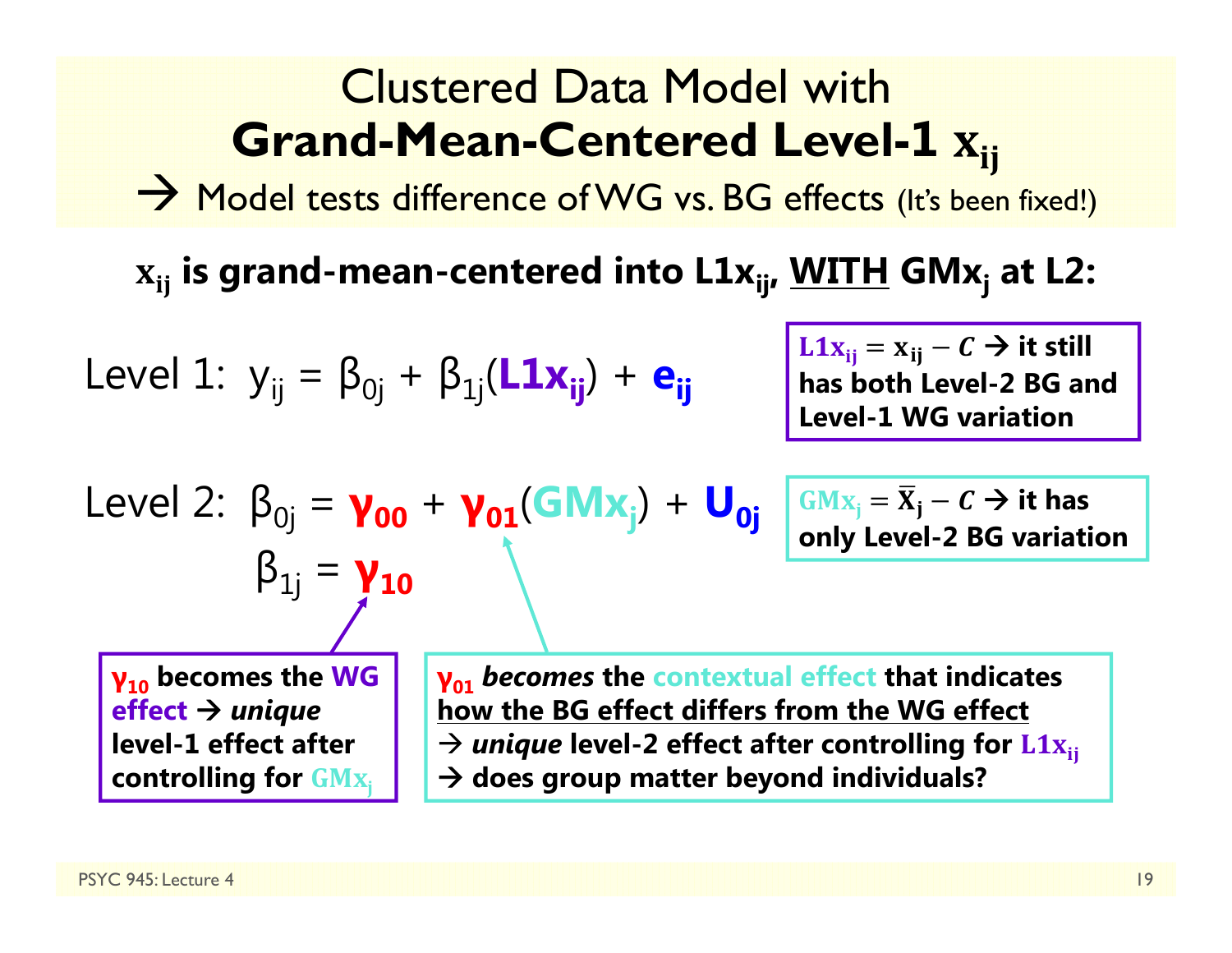### Group-MC and Grand-MC Models are Equivalent Given a Fixed Level-1 Main Effect Only

| Group-MC:                                                                                                       | WGx <sub>ij</sub> = x <sub>ij</sub> - GMx <sub>j</sub>      |
|-----------------------------------------------------------------------------------------------------------------|-------------------------------------------------------------|
| Level-1:                                                                                                        | $y_{ij} = \beta_{0j} + \beta_{1j}(x_{ij} - GMx_j) + e_{ij}$ |
| Level-2:                                                                                                        | $\beta_{0j} = \gamma_{00} + \gamma_{01}(GMx_j) + U_{0j}$    |
| $\beta_{1j} = \gamma_{10}$                                                                                      |                                                             |
| $\rightarrow y_{ij} = \gamma_{00} + \gamma_{01}(GMx_j) + \gamma_{10}(x_{ij} - GMx_j) + U_{0j} + e_{ij}$         |                                                             |
| $\rightarrow y_{ij} = \gamma_{00} + (\gamma_{01} - \gamma_{10})(GMx_j) + \gamma_{10}(x_{ij}) + U_{0j} + e_{ij}$ |                                                             |
| $\rightarrow y_{ij} = \gamma_{00} + (\gamma_{01} - \gamma_{10})(GMx_j) + \gamma_{10}(x_{ij}) + U_{0j} + e_{ij}$ |                                                             |
| Grand-MC:                                                                                                       | $L1x_{ij} = x_{ij}$                                         |
| Level-1:                                                                                                        | $y_{ij} = \beta_{0j} + \beta_{1j}(x_{ij}) + e_{ij}$         |
| Level-2:                                                                                                        | $\beta_{0j} = \gamma_{00} + \gamma_{01}(GMx_j) + U_{0j}$    |
| $\beta_{1j} = \gamma_{10}$                                                                                      |                                                             |
| $\rightarrow y_{ij} = \gamma_{00} + \gamma_{01}(GMx_j) + \gamma_{10}(x_{ij}) + U_{0j} + e_{ij}$                 |                                                             |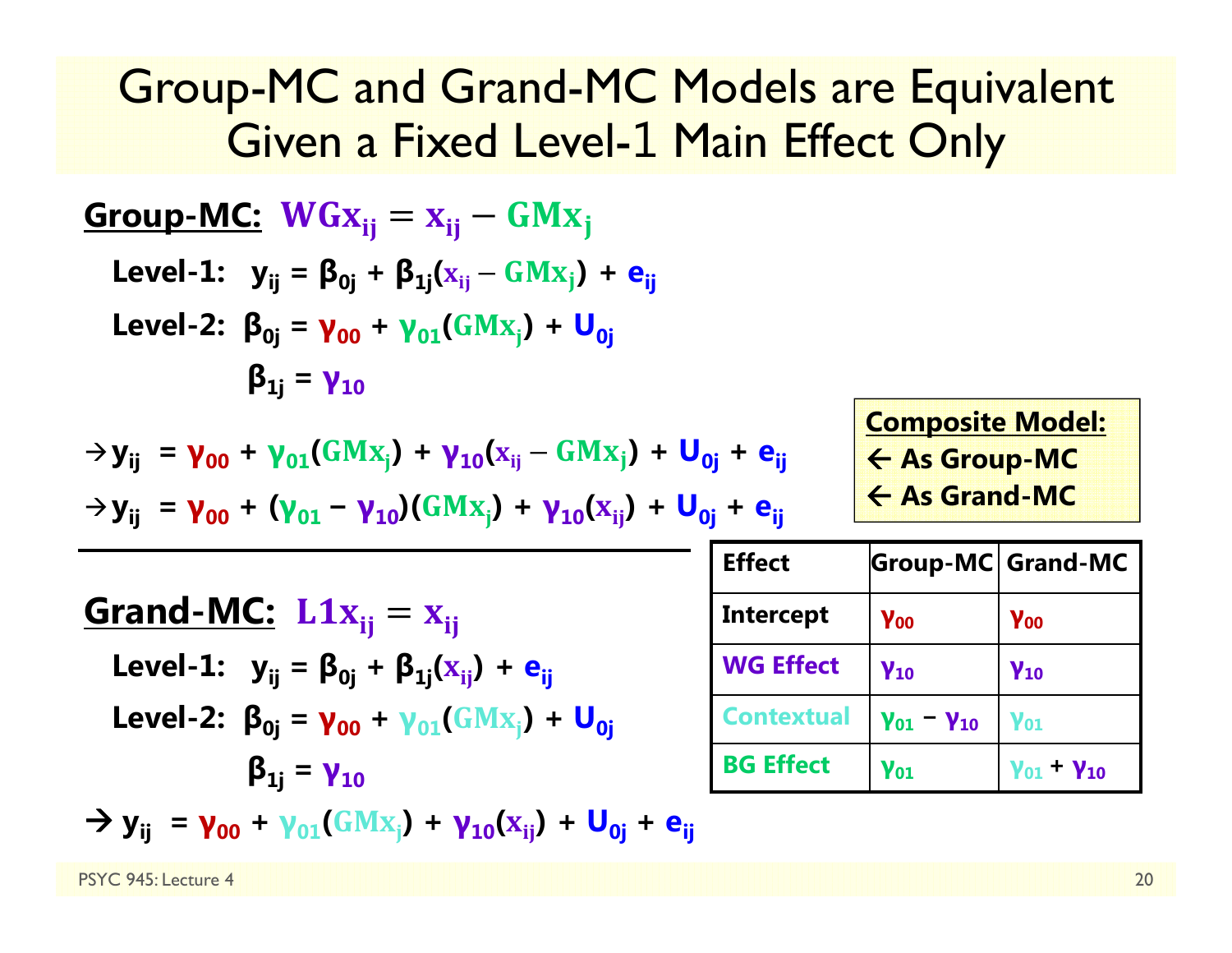## Contextual Effects in Clustered Data

- Group-MC is equivalent to Grand-MC if the group mean of the level-1 predictor is included and the level-1 effect is not random
- Grand-MC may be more convenient in clustered data due to its ability to directly provide contextual effects
- Example: Effect of SES for students (nested in schools) on achievement:
- $\,$  Group-MC of level-1 student SES $_{\rm ij}$ , school mean SES $_{\rm j}$  included at level 2
	- Level-1 **WG** effect: Effect of being rich kid relative to your school (is already purely WG because of centering around  $\overline{\text{SES}}_i$ )
	- > Level-2 **BG** effect: Effect of going to a rich school NOT controlling for kid SES<sub>ij</sub>
- $\,$  Grand-MC of level-1 student SES $_{\rm ij}$  , school mean SES $_{\rm j}$  included at level 2
	- Level-1 **WG** effect: Effect of being rich kid relative to your school (is purely WG after *statistically* controlling for  $\overline{\text{SES}}_i$ )
	- Level-2 **Contextual** effect: Incremental effect of going to a rich school (after *statistically* controlling for student SES)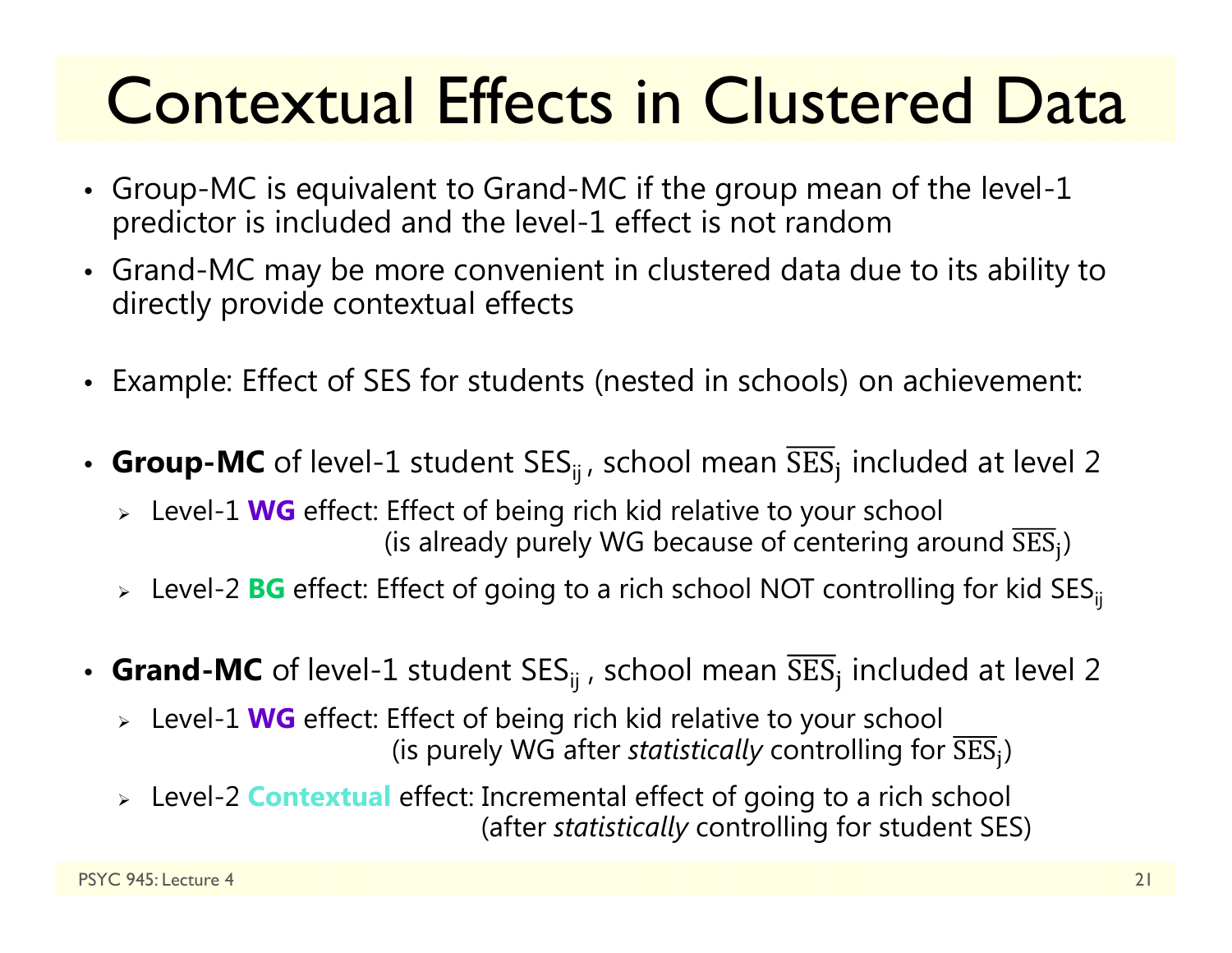#### • **Is the Between-Group (BG) effect significant?**

- > Are groups with higher predictor values <u>than other groups</u> also higher on Y than other groups, such that the group mean of the person-level predictor GMx<sub>i</sub>  $\tau_{\rm U}$  $^2_{\rm U_0}$ )?
- > Given directly by level-2 effect of GM $x_i$  if using Group-MC for the level-1 predictor (or can be requested via ESTIMATE if using Grand-MC for the level-1 predictor)

#### • **Is the Within-Group (WG) effect significant?**

- > If you have higher predictor values <u>than others in your group</u>, do you also have higher outcomes values than others in your group, such that the within-group deviation  $WG_{X_{ii}}$  $\sigma_{\rm e}^2$ )?
- Fiven directly by the level-1 effect of WGx<sub>ij</sub> if using Group-MC —OR given directly<br>by the level-1 effect of L1x<sub>ij</sub> if using Grand-MC and including GMx<sub>j</sub> at level 2<br>(without GMx<sub>j</sub>, the level-1 effect of L1x<sub>ij</sub> if u

#### • **Are the BG and WG effects different sizes: Is there a contextual effect?**

- $\triangleright$  After controlling for the absolute value of the level-1 predictor for each person, is there still an incremental contribution from the group mean of the predictor (i.e., does a group's general tendency predict  $\tau^2_{\mathrm{U}}$  $_{\rm U_0}^2$  above and beyond the person-specific predictor value)?
- > Given directly by level-2 effect of  $GMx_i$  if using Grand-MC for the level-1 predictor (or can be requested via ESTIMATE if using Group-MC for the level-1 predictor)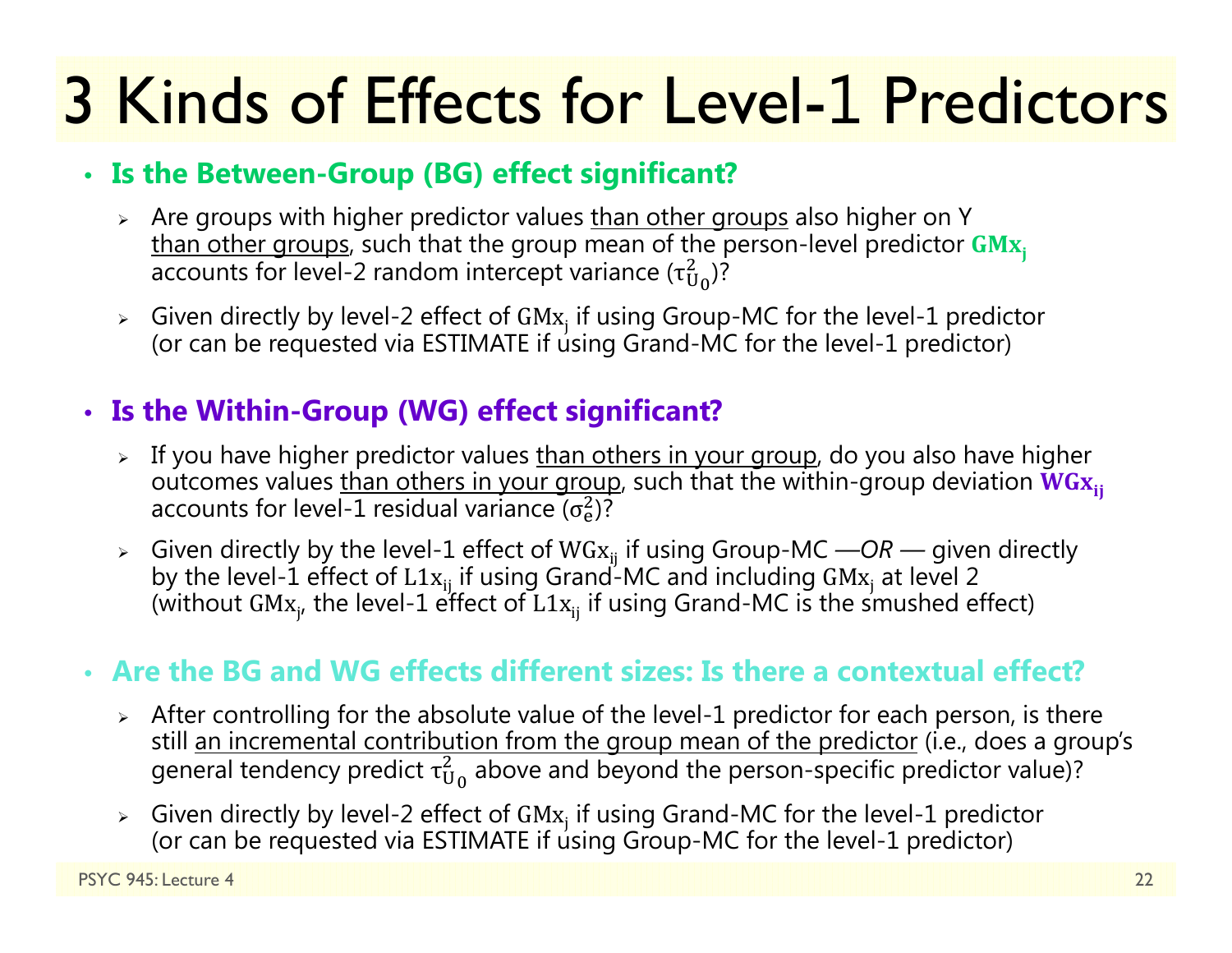### Variance Accounted For By Level-2 Predictors

#### • **Fixed effects of level 2 predictors** *by themselves***:**

- Level-2 (BG) main effects reduce level-2 (BG) random intercept variance
- Level-2 (BG) interactions also reduce level-2 (BG) random intercept variance

#### •**Fixed effects of** *cross-level interactions* **(level 1\* level 2):**

- $\triangleright$  If the interacting level-1 predictor is  $\overline{\text{random}}$ , any cross-level interaction with it will reduce its corresponding level-2 BG random slope variance (that line's U)
- $\triangleright$  If the interacting level-1 predictor <u>not random</u>, any cross-level interaction with it will reduce the level-1 WG residual variance instead
	- This is because the level-2 BG random slope variance would have been created by decomposing the level-1 residual variance in the first place
	- The level-1 effect would then be called "**systematically varying**" to reflect a compromise between "fixed" (all the same) and "random" (all different)—it's not that each group needs their own slope, but that the slope varies systematically across groups as a function of a known group predictor (and not otherwise)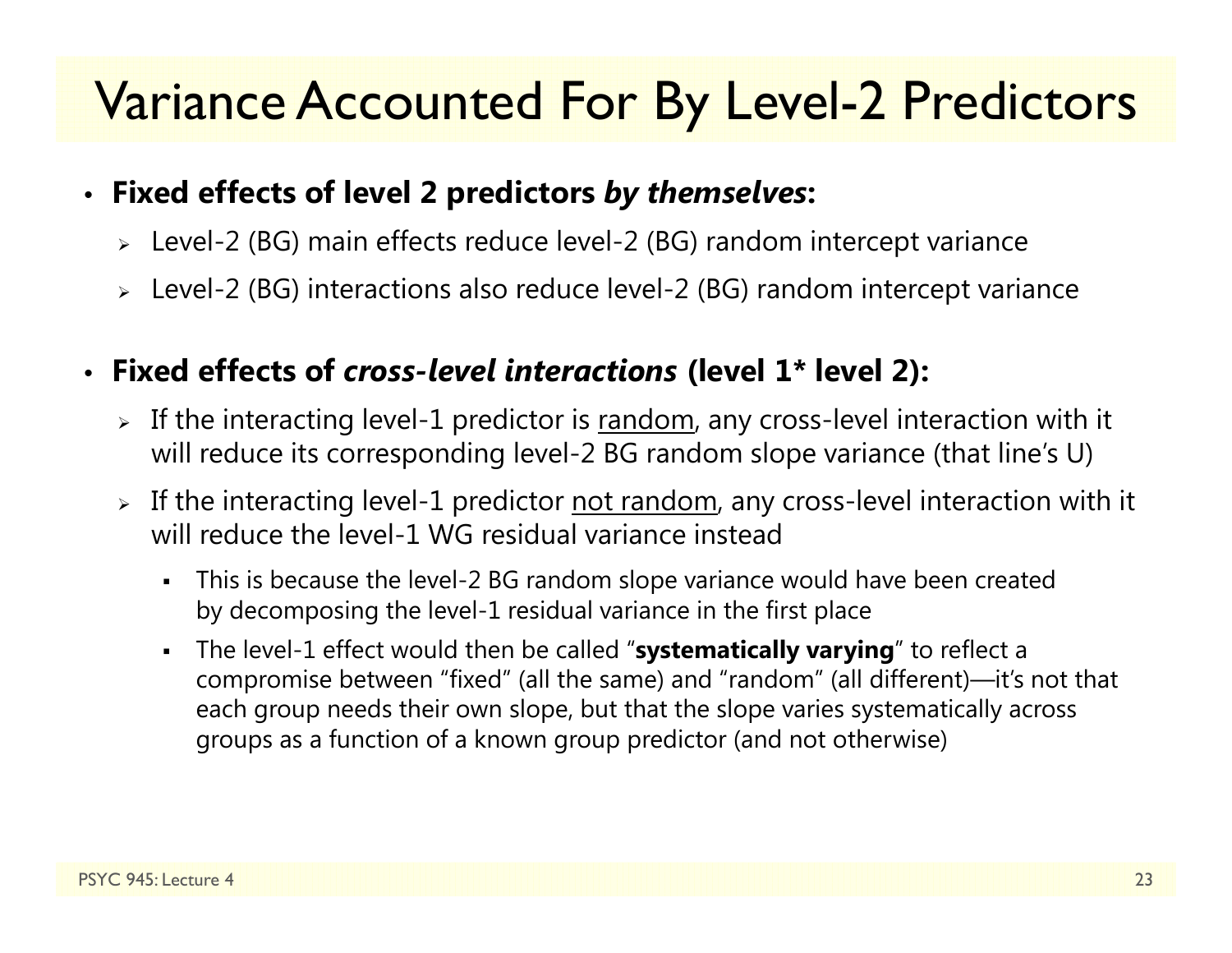### Variance Accounted For By Level-1 Predictors

#### • **Fixed effects of level 1 predictors** *by themselves***:**

- Level-1 (WG) main effects reduce Level-1 (WG) residual variance
- Level-1 (WG) interactions also reduce Level-1 (WG) residual variance

### • **What happens at level 2 depends on what kind of variance the level-1 predictor has:**

- $\triangleright$  If the level-1 predictor ALSO has level-2 variance (e.g., Grand-MC predictors), then its level-2 variance will also likely reduce level-2 random intercept variance
- $\triangleright$  If the level-1 predictor DOES NOT have level-2 variance (e.g., Group-MC predictors), then its reduction in the level-1 residual variance will cause an INCREASE in level-2 random intercept variance
	- Same thing happens with Grand-MC level-1 predictors, but you don't generally see it
- $\triangleright$   $\,$  It's just an artifact that the estimate of true random intercept variance is:

True  $\tau^{\scriptscriptstyle\mathcal{L}}_{\mathsf{U}}$  $^2_\mathrm{U_0}$ = observed τ $^2_\mathrm{U}$ 2<br>Սօ —  $\sigma_{\rm e}$ మ п  $\rightarrow$  so if only  $\sigma_{\rm e}^2$  $_{\rm e}^2$  decreases,  $\tau_{\rm U}^2$  $_{\rm U_{\rm 0}}^{2}$  increases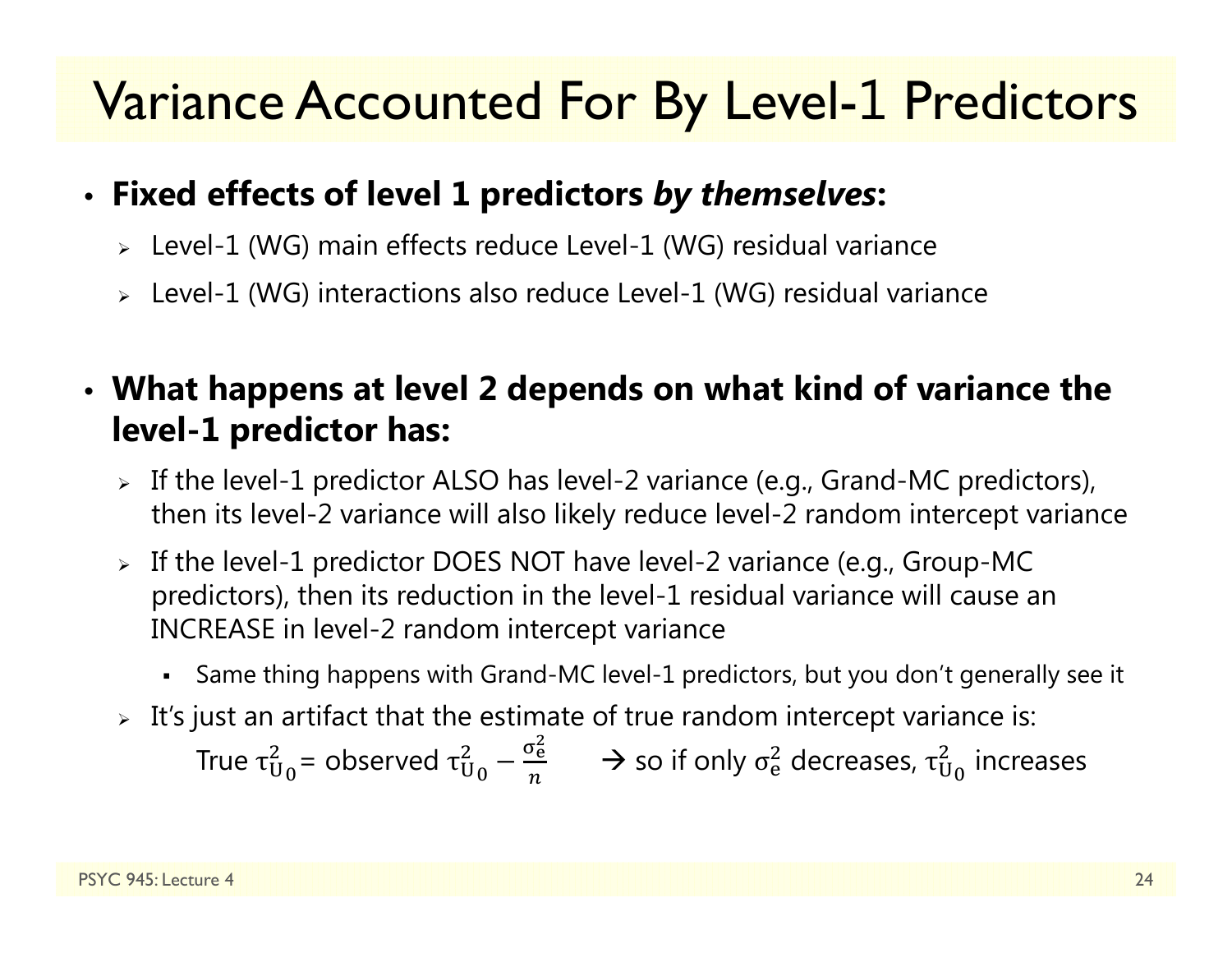### The Joy of Interactions Involving Level-1 Predictors

- •Must consider interactions with both its BG and WG parts:
- •• Example: Does the effect of employee motivation (x<sub>ij</sub>) on employee performance<br>interact with type of business (for profit or non-profit; Type<sub>j</sub>)?
- $\bullet$  Group-Mean-Centering:
	- $\triangleright$   $\mathbf{WGx_{ij}} * \mathbf{Type_j} \rightarrow$  Does the WG motivation effect differ between business types?
	- ⊳ **GMx<sub>i</sub> \* Type<sub>j</sub> →** Does the BG motivation effect differ between business types?
		- Г Moderation of total group motivation effect (not controlling for individual motivation)
		- Г If forgotten, then  $Type_i$  moderates the motivation effect only at level 1 (WG, not BG)
- • Grand-Mean-Centering:
	- $\triangleright$   $\;\mathbf{L1x_{ij}}*\mathbf{Type_{j}}\to\mathsf{Does}$  the WG motivation effect differ between business types?
	- > GMx<sub>j</sub> \* Type<sub>j</sub> → Does the *contextual* motivation effect differ b/t business types?
		- Moderation of incremental group motivation effect controlling for employee motivation (moderation of the "boost" in group performance from working with motivated people)
		- Г If forgotten, then although the level-1 main effect of motivation has been un-smushed via the main effect of  $\mathbf{G}\mathbf{M}\mathbf{x}_{\mathsf{j}}$ , the interaction of  $\mathbf{L}\mathbf{1}\mathbf{x}_{\mathsf{i}\mathsf{j}}* \mathbf{T}\mathbf{y}\mathbf{p}\mathbf{e}_{\mathsf{j}}$  would still be smushed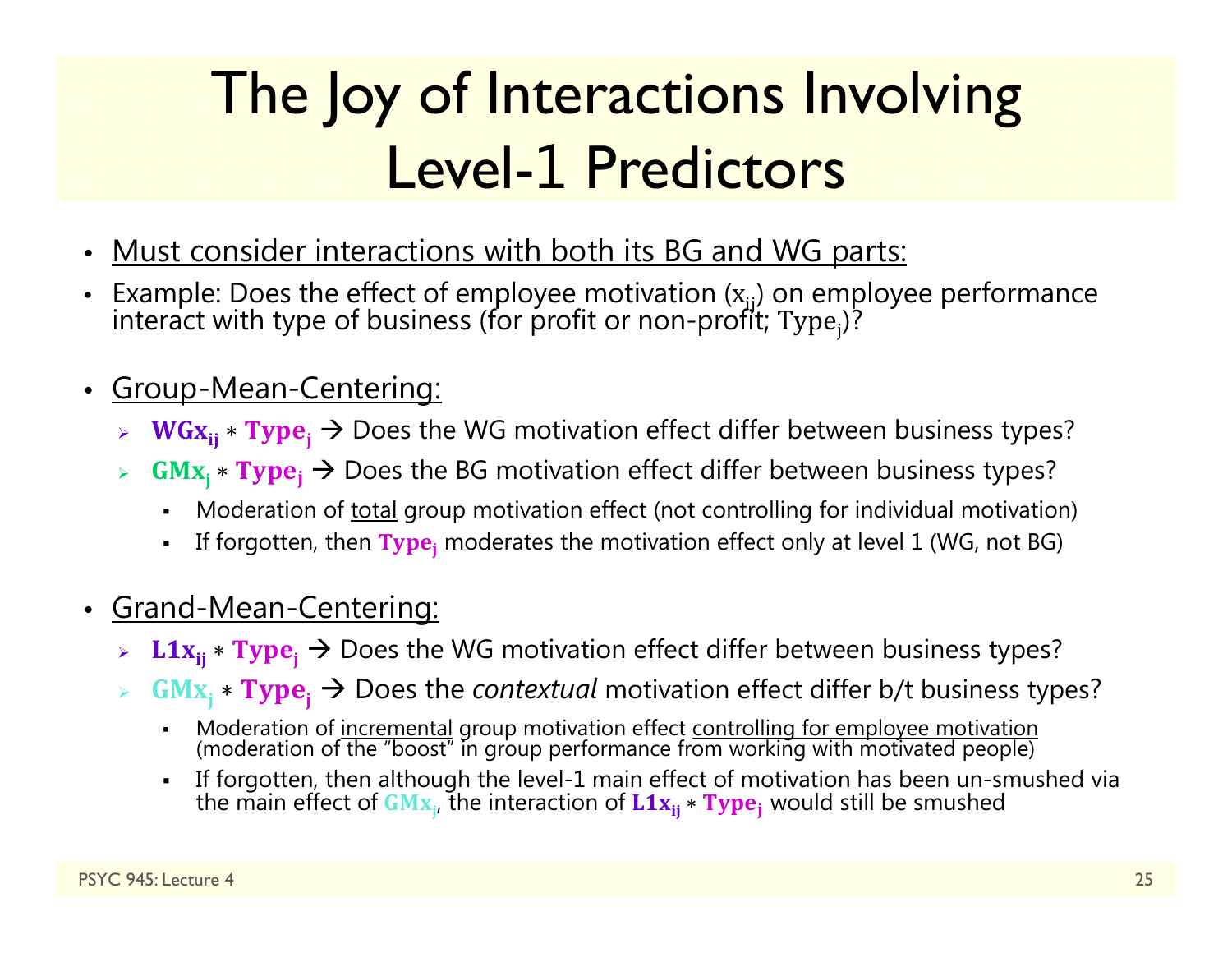Interactions with Level-1 Predictors: Example: Employee Motivation  $\left(\mathrm{x_{ij}}\right)$  by Business Type  $\left(\mathrm{Type}_{\mathrm{j}}\right)$ 

**Group-MC:** 
$$
WGx_{ij} = x_{ij} - GMx_j
$$

\nLevel-1:  $y_{ij} = \beta_{0j} + \beta_{1j}(x_{ij} - GMx_j) + e_{ij}$ 

\nLevel-2:  $\beta_{0j} = \gamma_{00} + \gamma_{01}(GMx_j) + \gamma_{02}(Type_j) + \gamma_{03}(Type_j)(GMx_j) + U_{0j}$ 

\n $\beta_{1j} = \gamma_{10} + \gamma_{11}(Sex_j)$ 

**Composite: y<sub>ij</sub> = γ<sub>00</sub> + γ<sub>01</sub>(GMx<sub>j</sub>) + γ<sub>10</sub>(x<sub>ij</sub> – GMx<sub>j</sub>) + U<sub>0j</sub> + e<sub>ij</sub>** + **γ**<sub>02</sub>(Type<sub>j</sub>) + γ<sub>03</sub>(Type<sub>j</sub>)(GMx<sub>j</sub>) + γ<sub>11</sub>(Type<sub>j</sub>)(x<sub>ij</sub> – GMx<sub>j</sub>)

### ܒܑܠۺ **:MC-Grand** ൌ ܒܑܠ

 ${\sf Level\text{-}1:} \quad {\sf y}_{\sf ij} = {\sf \beta}_{\sf 0j} + {\sf \beta}_{\sf 1j} ({\sf x}_{\sf ij}) + {\sf e}_{\sf ij}$ Level-2:  $\beta_{0j}$  =  $\gamma_{00}$  +  $\gamma_{01}$ (GM $\rm{x_{j}}$ ) +  $\gamma_{02}$ (Type<sub>j</sub>) +  $\gamma_{03}$ (Type<sub>j</sub>)(GM $\rm{x_{j}}$ ) + U<sub>0j</sub>  $\beta_{1j} = \gamma_{10} + \gamma_{11}(\text{Type}_j)$ 

**Composite: y<sub>ij</sub> = γ<sub>00</sub> + γ<sub>01</sub>(GMx<sub>j</sub>) + γ<sub>10</sub>(x<sub>ij</sub>) + U<sub>0j</sub> + e<sub>ij</sub>** + **γ**<sub>02</sub>(Type<sub>j</sub>) + γ<sub>03</sub>(Type<sub>j</sub>)(GMx<sub>j</sub>) + **γ<sub>11</sub>(Type**<sub>j</sub>)(x<sub>ij</sub>)

PSYC 945: Lecture 4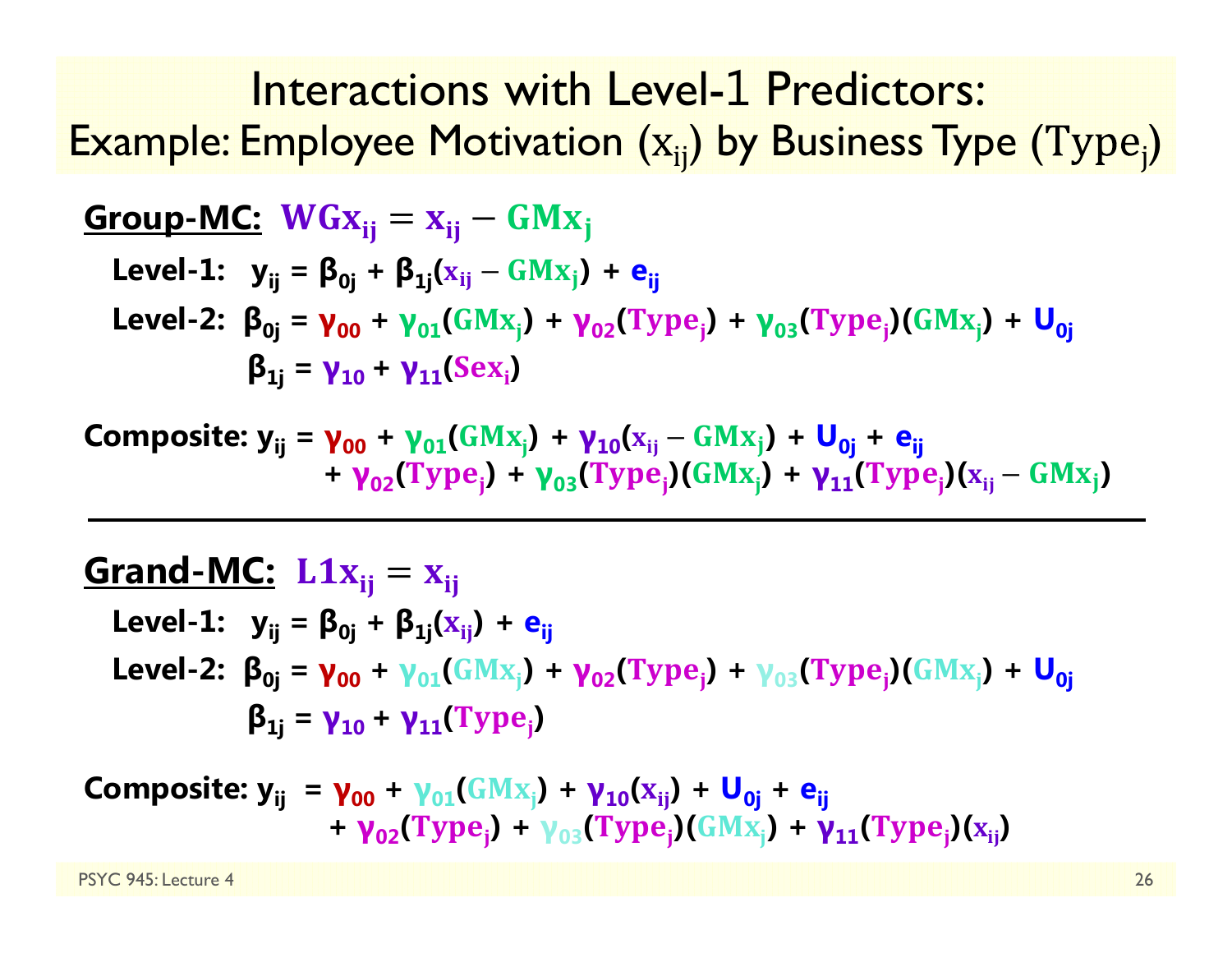### Interactions Involving Level-1 Predictors Belong at Both Levels of the Model

#### **On the left below**  <u>→ Group-MC:</u> WGx<sub>ij</sub> = x<sub>ij</sub> – GMx<sub>j</sub>



### On the right below → Grand-MC: 【1x<sub>ij</sub> = x<sub>ij</sub>

 ${\bf y_{ij}}$  **=**  ${\bf y_{00}}$  +  ${\bf y_{01}}$ (GM ${\bf x_{i}}$ ) +  ${\bf y_{10}}({\bf x_{ij}})$  +  ${\bf U_{0j}}$  +  ${\bf e_{ij}}$ + **γ**<sub>02</sub>(Type<sub>j</sub>) + γ<sub>03</sub>(Type<sub>j</sub>)(GMx<sub>j</sub>) + **γ<sub>11</sub>(Type**<sub>j</sub>)(x<sub>ij</sub>)

After adding an interaction for  $Type_i$ with  $\mathbf{x_{ij}}$ at both levels, then the Group-MC and Grand-MC models are equivalent

**Intercept: γ00 <sup>=</sup> γ00 BG Effect: γ01 = γ01 + γ10Contextual: γ**<sub>01</sub> = **γ**<sub>01</sub> − **γ10 WG Effect: γ10 = γ10 BG\*Type Effect: γ03 <sup>=</sup> γ03 + γ11 Contextual\*Type: γ03 = γ03** − **γ11 Type Effect: γ20= γ20BG\*WG or Contextual\*WG is the same: γ11 <sup>=</sup> γ11**

PSYC 945: Lecture 4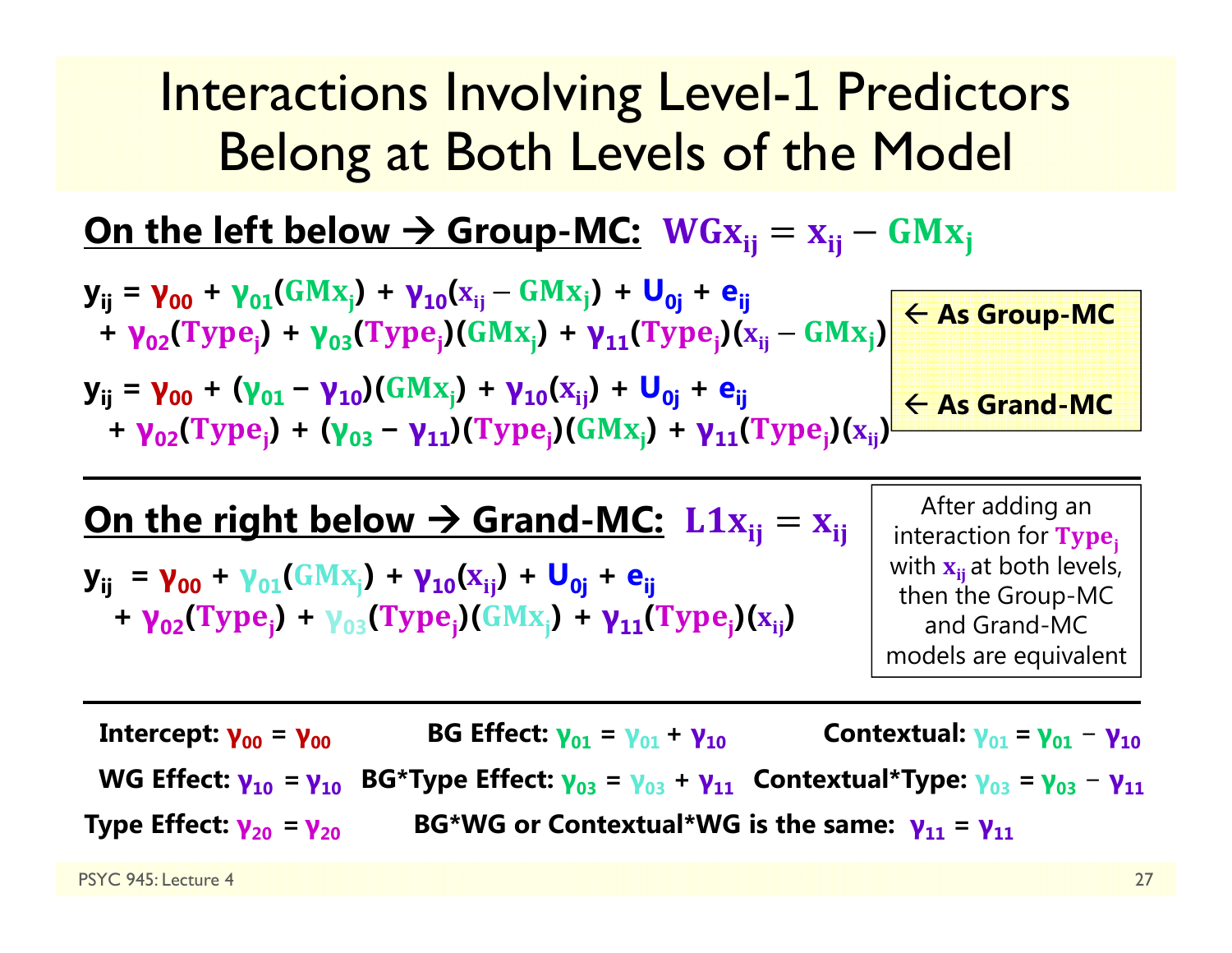### Intra-variable Interactions

- Still must consider interactions with both its BG and WG parts!
- •Example: Does the effect of employee motivation  $(x_{ii})$  on employee performance interact with business group mean motivation (GMx<sub>i</sub>)?
- • Group-Mean-Centering:
	- ܒܑܠ۵܅ ∗ ۵ܒܠۻ Does the WG motivation effect differ by group motivation?
	- $\blacktriangleright$  $GMx_i * GMx_i \rightarrow$  Does the BG motivation effect differ by group motivation?
		- n Moderation of total group motivation effect (not controlling for individual motivation)
		- If forgotten, then  $GMx_i$  moderates the motivation effect only at level 1 (WG, not BG)
- Grand-Mean-Centering:
	- ►  $\;$  L1 $\mathbf{x_{ij}}$   $\ast$  GM $\mathbf{x_j}$   $\to$  Does the WG motivation effect differ by group motivation?
	- $\blacktriangleright$  $GMx_i * GMx_i \rightarrow$  Does the *contextual* motivation effect differ by group motiv.?
		- Г Moderation of incremental group motivation effect controlling for employee motivation (moderation of the boost in group performance from working with motivated people)
		- Г If forgotten, then although the level-1 main effect of motivation has been un-smushed via the main effect of  $\mathbf{GMx}_{\mathbf{j}}$ , the interaction of  $\mathbf{L1x}_{\mathbf{ij}} * \mathbf{GMx}_{\mathbf{j}}$  would still be smushed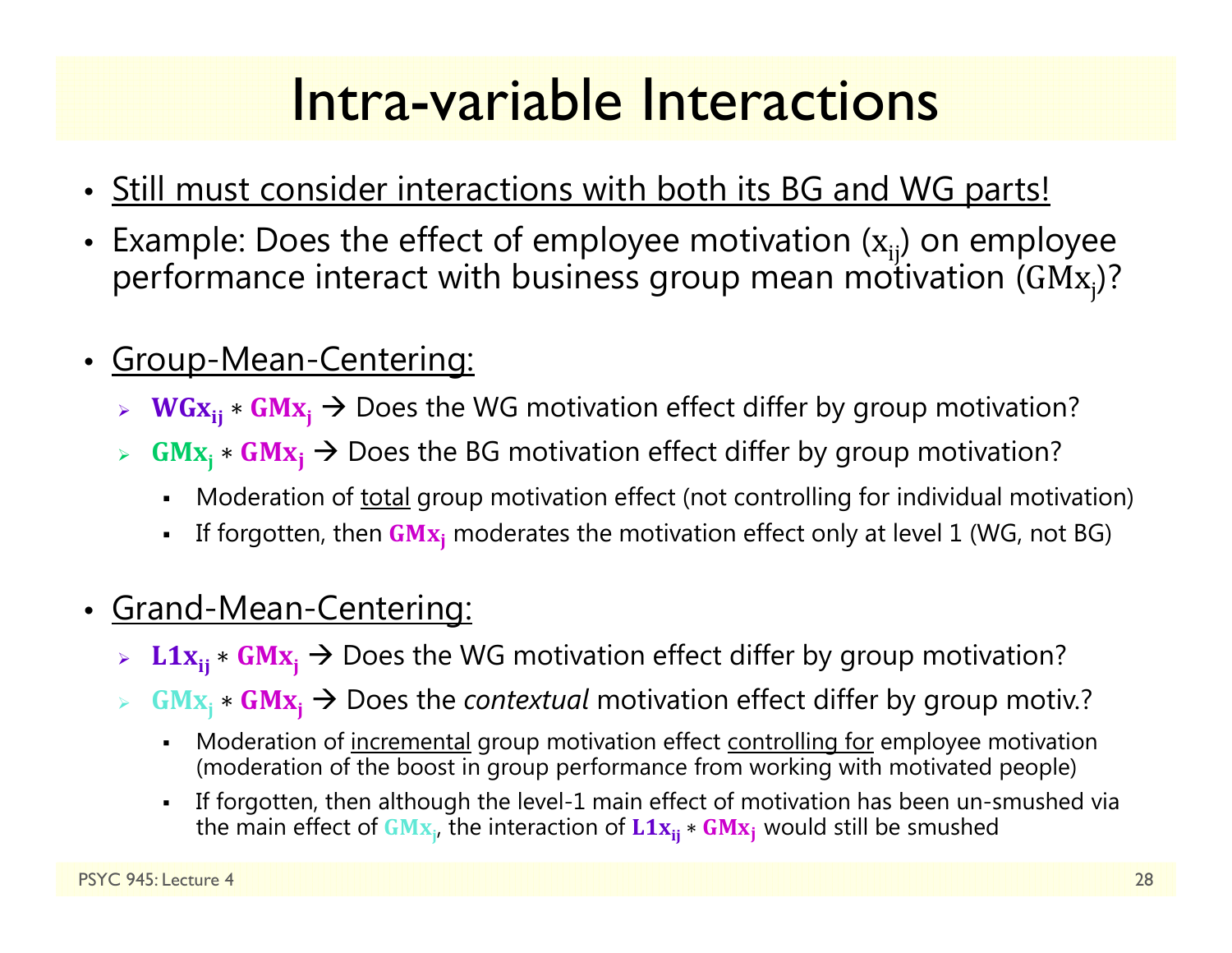### Intra-variable Interactions:

Example: Employee Motivation  $\left(\mathrm{x_{ij}}\right)$  by Business Mean Motivation  $\left(\mathrm{GMx_{j}}\right)$ 

**Group-MC:** 
$$
WGx_{ij} = x_{ij} - GMx_j
$$

\nLevel-1:  $y_{ij} = \beta_{0j} + \beta_{1j}(x_{ij} - GMx_j) + e_{ij}$ 

\nLevel-2:  $\beta_{0j} = \gamma_{00} + \gamma_{01}(GMx_j) + \gamma_{02}(GMx_j)(GMx_j) + U_{0j}$ 

\n $\beta_{1j} = \gamma_{10} + \gamma_{11}(GMx_j)$ 

 ${\bf Composite:}$   ${\bf y_{ij}} = {\bf \gamma_{00}} + {\bf \gamma_{01}}({\bf GMx_j}) + {\bf \gamma_{10}}({\bf x_{ij}} - {\bf GMx_j}) + {\bf U_{0j}} + {\bf e_{ij}}$ **+ γ**<sub>02</sub>(GMx<sub>j</sub>)(GMx<sub>j</sub>) + **γ**<sub>11</sub>(GMx<sub>j</sub>)(x<sub>ij</sub> – GMx<sub>j</sub>)

### ܒܑܠۺ **:MC-Grand** ൌ ܒܑܠ

Level-1: 
$$
y_{ij} = \beta_{0j} + \beta_{1j}(x_{ij}) + e_{ij}
$$

\nLevel-2: 
$$
\beta_{0j} = \gamma_{00} + \gamma_{01}(GMx_j) + \gamma_{02}(GMx_j)(GMx_j) + U_{0j}
$$

\n
$$
\beta_{1j} = \gamma_{10} + \gamma_{11}(GMx_j)
$$

**Composite:** 
$$
y_{ij} = \gamma_{00} + \gamma_{01}(GMx_j) + \gamma_{10}(x_{ij}) + U_{0j} + e_{ij}
$$
  
+  $\gamma_{02}(GMx_j)(GMx_j) + \gamma_{11}(GMx_j)(x_{ij})$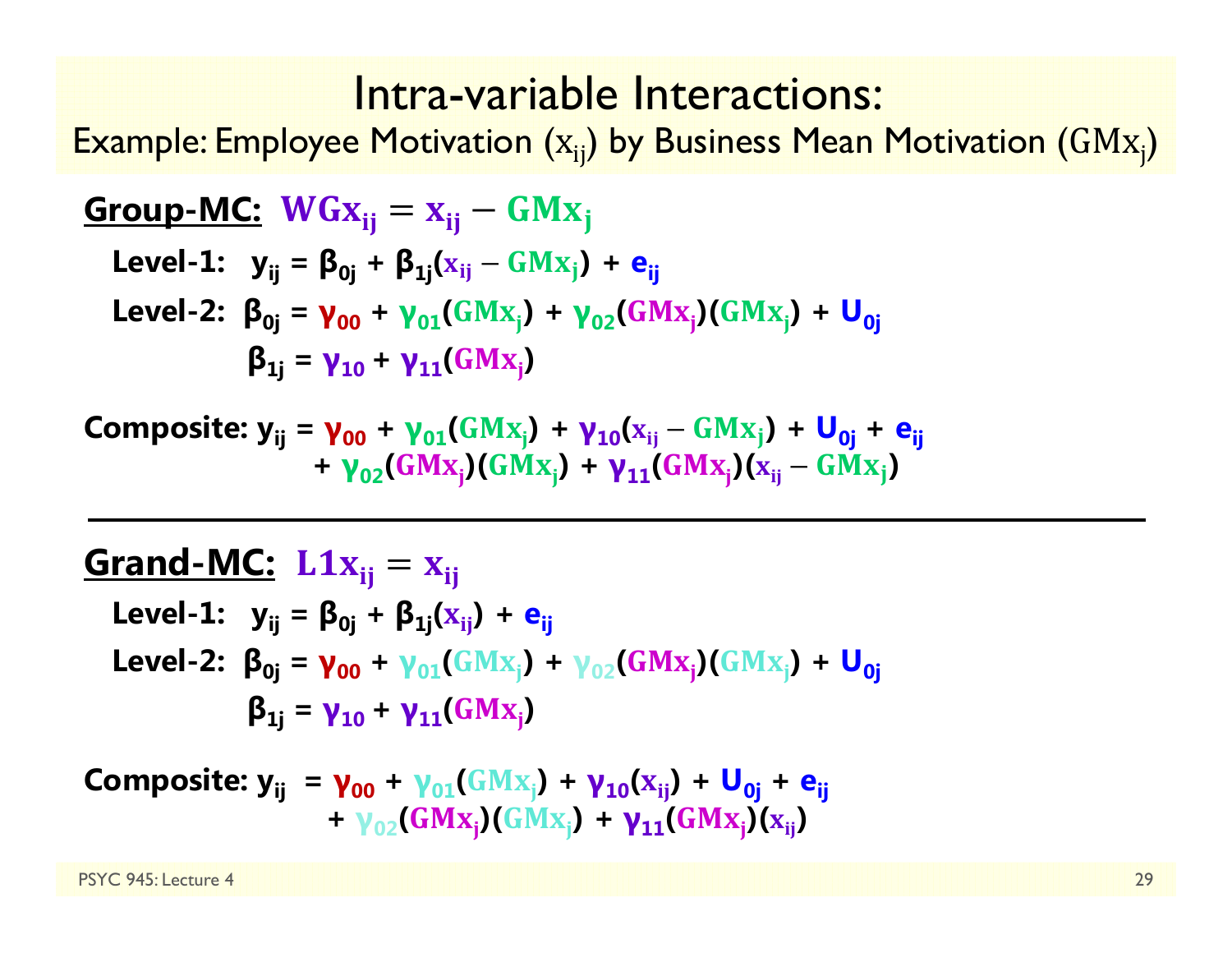### Intra-variable Interactions:

Example: Employee Motivation  $\left(\mathrm{x_{ij}}\right)$  by Business Mean Motivation  $\left(\mathrm{GMx_{j}}\right)$ 

#### **On the left below**  <u>→ Group-MC:</u> WGx<sub>ij</sub> = x<sub>ij</sub> – GMx<sub>j</sub>

- **y**<sub>ij</sub> = **γ**<sub>00</sub> + **γ**<sub>01</sub>(GMx<sub>j</sub>) + **γ**<sub>10</sub>(x<sub>ij</sub> GMx<sub>j</sub>) + U<sub>0j</sub> + e<sub>ij</sub> **+ γ**<sub>02</sub>(GMx<sub>j</sub>)(GMx<sub>j</sub>) + **γ**<sub>11</sub>(GMx<sub>j</sub>)(x<sub>ij</sub> – GMx<sub>j</sub>)
- **y**<sub>ij</sub> = **γ**<sub>00</sub> + (**γ**<sub>01</sub> − **γ**<sub>10</sub>)(GMx<sub>j</sub>) + **γ**<sub>10</sub>(x<sub>ij</sub>) + U<sub>0j</sub> + e<sub>ij</sub> + (**γ**<sub>02</sub> – **γ**<sub>11</sub>)(GMx<sub>j</sub>)(GMx<sub>j</sub>) + **γ**<sub>11</sub>(GMx<sub>j</sub>)(x<sub>ij</sub>)

 **As Group-MC As Grand-MC**

### On the right below → Grand-MC: 【1x<sub>ij</sub> = x<sub>ij</sub>

 ${\bf y_{ij}}$  =  ${\bf y_{00}}$  +  ${\bf y_{01}}$ (GMx<sub>i</sub>) +  ${\bf y_{10}}$ (x<sub>ij</sub>) +  ${\bf U_{0j}}$  +  ${\bf e_{ij}}$ **+ γ**<sub>02</sub>(GMx<sub>j</sub>)(GMx<sub>j</sub>) + **γ**<sub>11</sub>(GMx<sub>j</sub>)(x<sub>ij</sub>)

After adding an interaction for  $Type_i$ with  $\mathbf{x_{ij}}$ at both levels, then the Group-MC and Grand-MC models are equivalent

**Intercept: γ00 <sup>=</sup> γ BG Effect: γ01 = γ01 + γ Contextual: γ01= γ01− γWG Effect: γ10 = γ BG 2 Effect: γ02 <sup>=</sup> γ02 + γ**<sub>11</sub> **Contextual<sup>2</sup>: <b>γ**<sub>02</sub> = **γ**<sub>02</sub> - **γ**<sub>11</sub> **BG\*WG or Contextual\*WG is the same: γ11 <sup>=</sup> γ**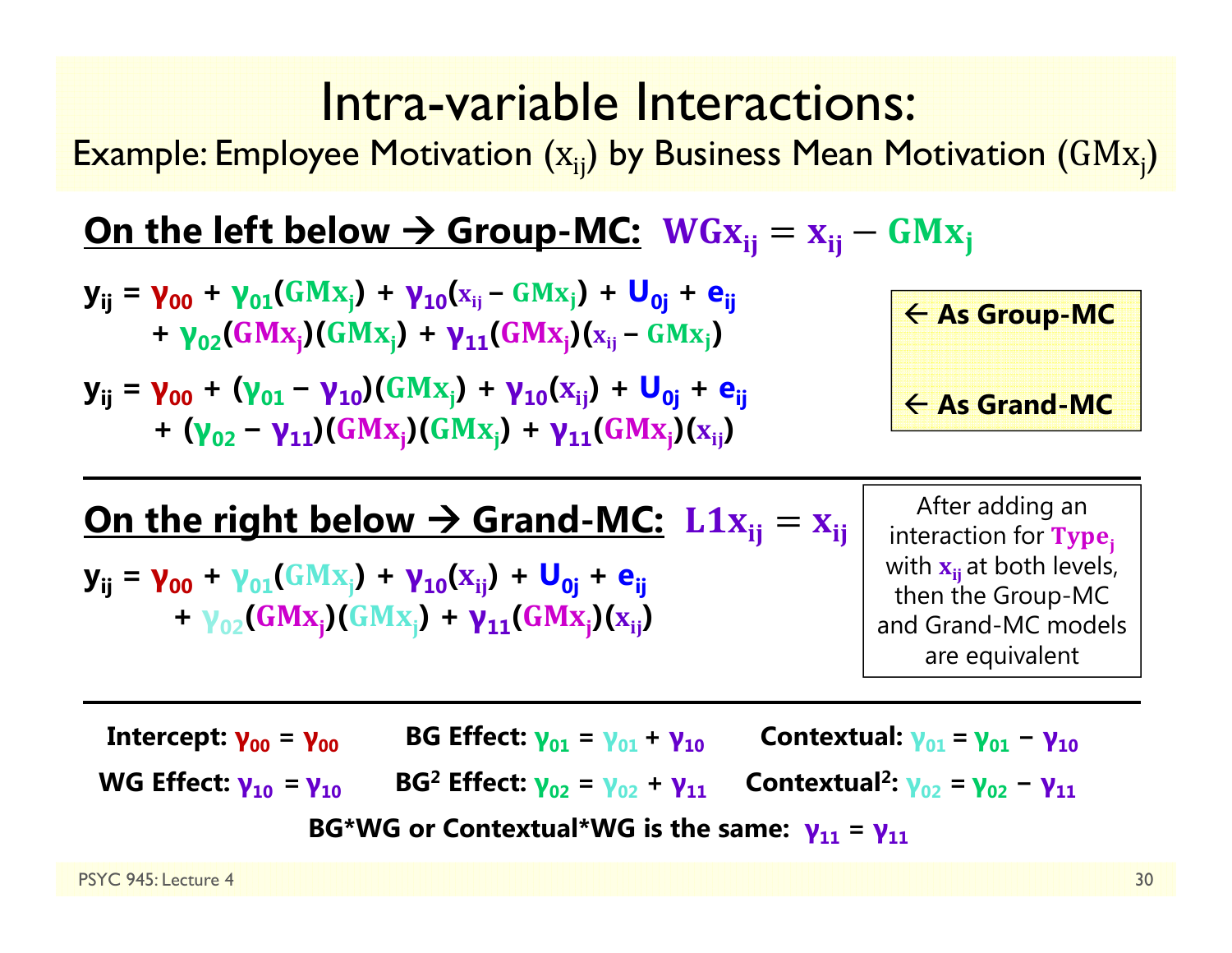| Window Error                                                                                                                     | Group-MC                                                                                                          | Grand-MC: |
|----------------------------------------------------------------------------------------------------------------------------------|-------------------------------------------------------------------------------------------------------------------|-----------|
| <b>Group-MC:</b> $WGx_{ij} = x_{ij} - GMx_j$                                                                                     | Variance due to $GMx_j$                                                                                           |           |
| Level-1: $y_{ij} = \beta_{0j} + \beta_{1j}(x_{ij} - GMx_j) + e_{ij}$                                                             | Variance due to $GMx_j$                                                                                           |           |
| Level-2: $\beta_{0j} = \gamma_{00} + \gamma_{01}(GMx_j) + U_{0j}$                                                                | Variance                                                                                                          |           |
| $\beta_{1j} = \gamma_{10} + U_{1j}$                                                                                              | Ysum( $\alpha_{ij} - GMx_j$ ) + U <sub>0j</sub> + U <sub>1j</sub> ( $x_{ij} - GMx_j$ ) + e <sub>ij</sub>          |           |
| $\rightarrow y_{ij} = \gamma_{00} + \gamma_{01}(GMx_j) + \gamma_{10}(x_{ij} - GMx_j) + U_{0j} + U_{1j}(x_{ij} - GMx_j) + e_{ij}$ |                                                                                                                   |           |
| <b>Grand-MC:</b> $L1x_{ij} = x_{ij}$                                                                                             | Variance due to $GMx_j$ is still part of the random slope in Grand-MC. So these models cannot be made equivalent. |           |
| Level-2: $\beta_{0j} = \gamma_{00} + \gamma_{01}(GMx_j) + U_{0j}$                                                                | Uose in Grand-MC. So these models cannot be made equivalent.                                                      |           |
| $\beta_{1j} = \gamma_{10} + U_{1j}$                                                                                              | Uose in the image.                                                                                                |           |
| $\rightarrow y_{ij} = \gamma_{00} + \gamma_{01}(GMx_j) + \gamma_{10}(x_{ij}) + U_{0j} + U_{1j}(x_{ij}) + e_{ij}$                 |                                                                                                                   |           |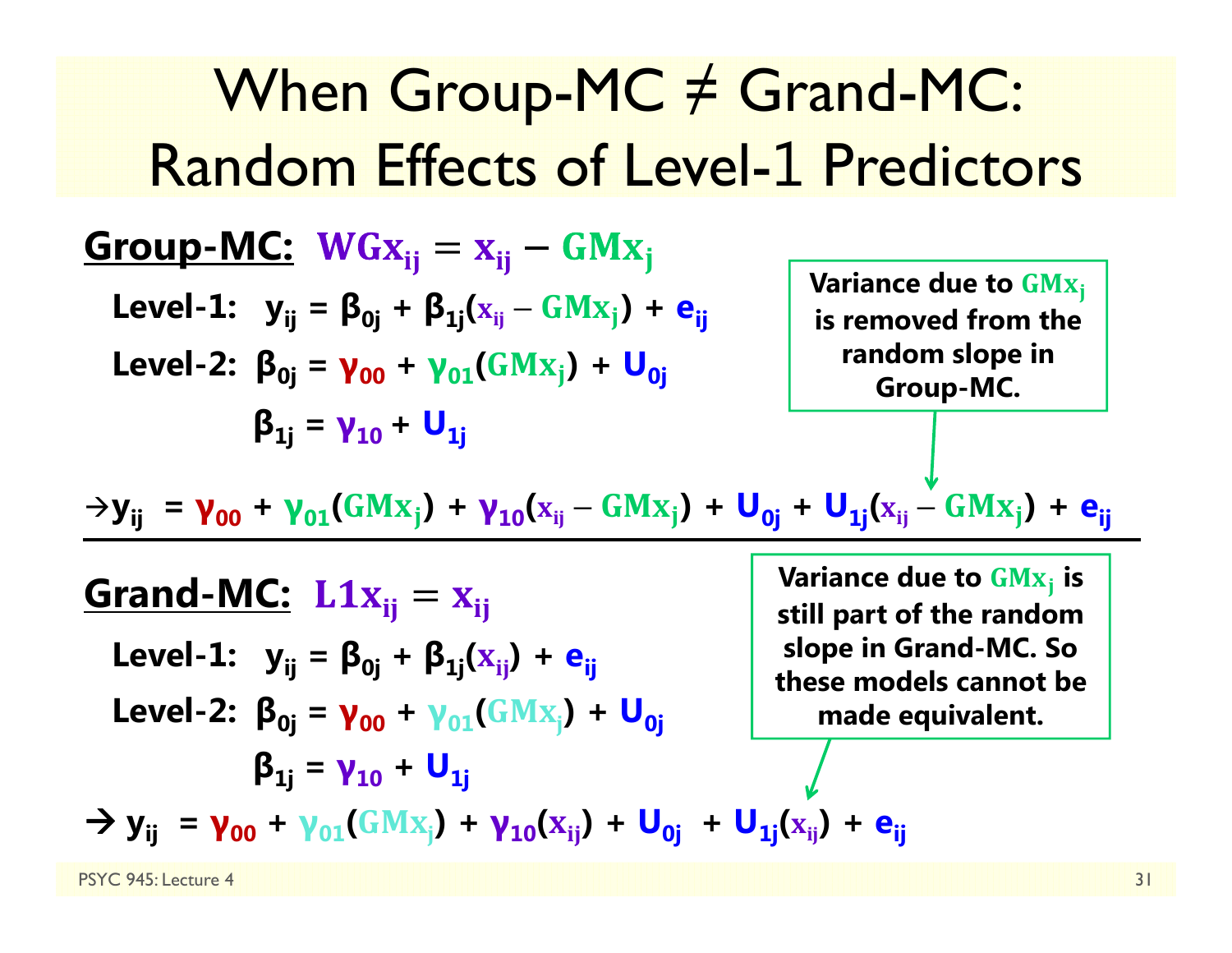### Random Effects of Level-1 Predictors

- **Random intercepts** mean different things under each model:
	- > Croup-MC → Group differences at WGx<sub>ij</sub> =0 (that every group has)
	- > Crand-MC → Group differences at L1x<sub>ij</sub>=0 (that not every group will have)
- **Differential shrinkage of the random intercepts** results from differential reliability of the intercept data across models:
	- $\triangleright$  Group-MC  $\rightarrow$  Won't affect shrinkage of slopes unless highly correlated
	- $\triangleright$  Grand-MC  $\rightarrow$  Will affect shrinkage of slopes due to forced extrapolation
- As a result, the **random slope variance may be smaller** under Grand-MC than under Group-MC
	- $\triangleright$  Problem worsens with greater ICC of level-1 predictor (more extrapolation)
	- Anecdotal example was presented in Raudenbush & Bryk (2002; chapter 5)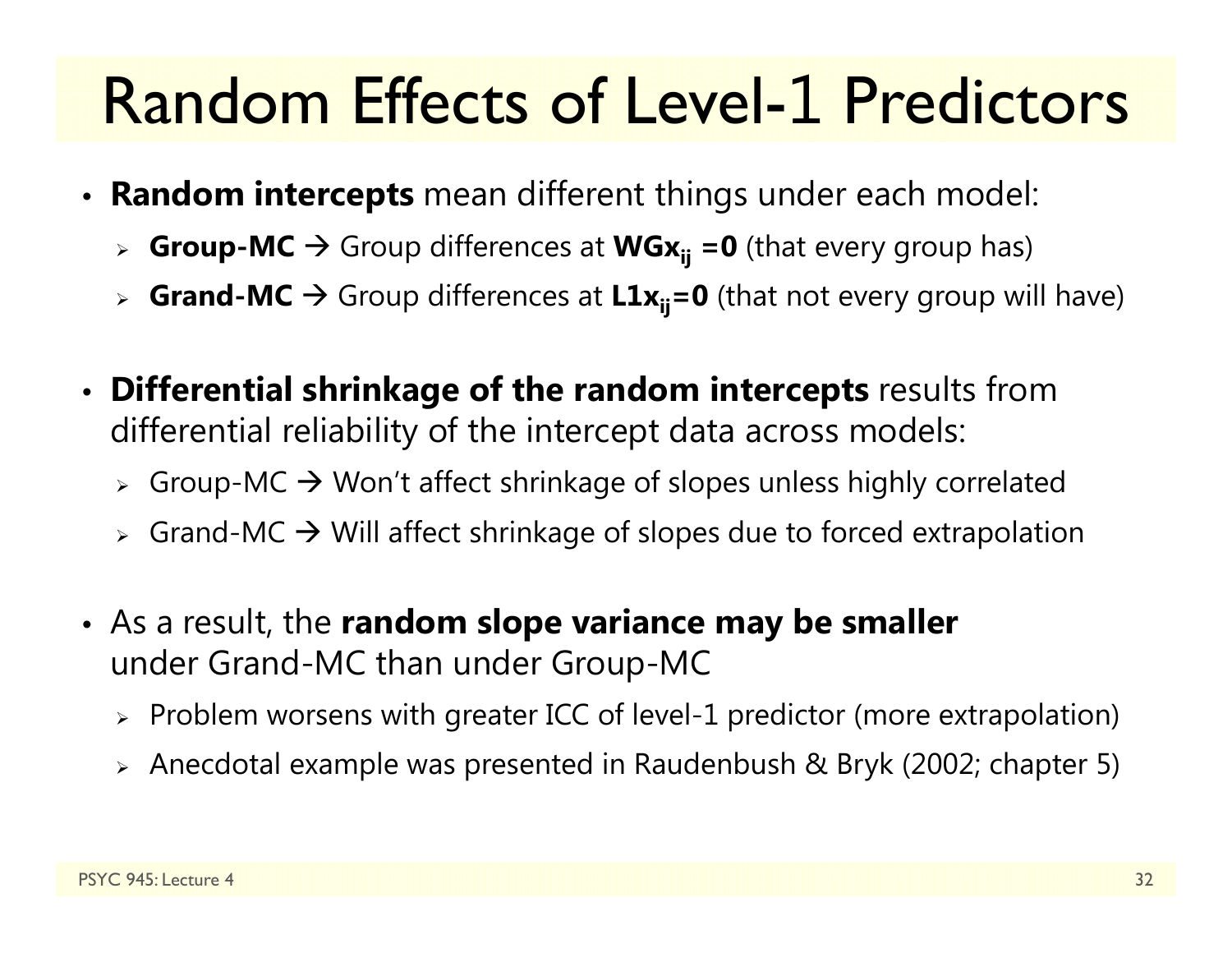### Bias in Random Slope Variance

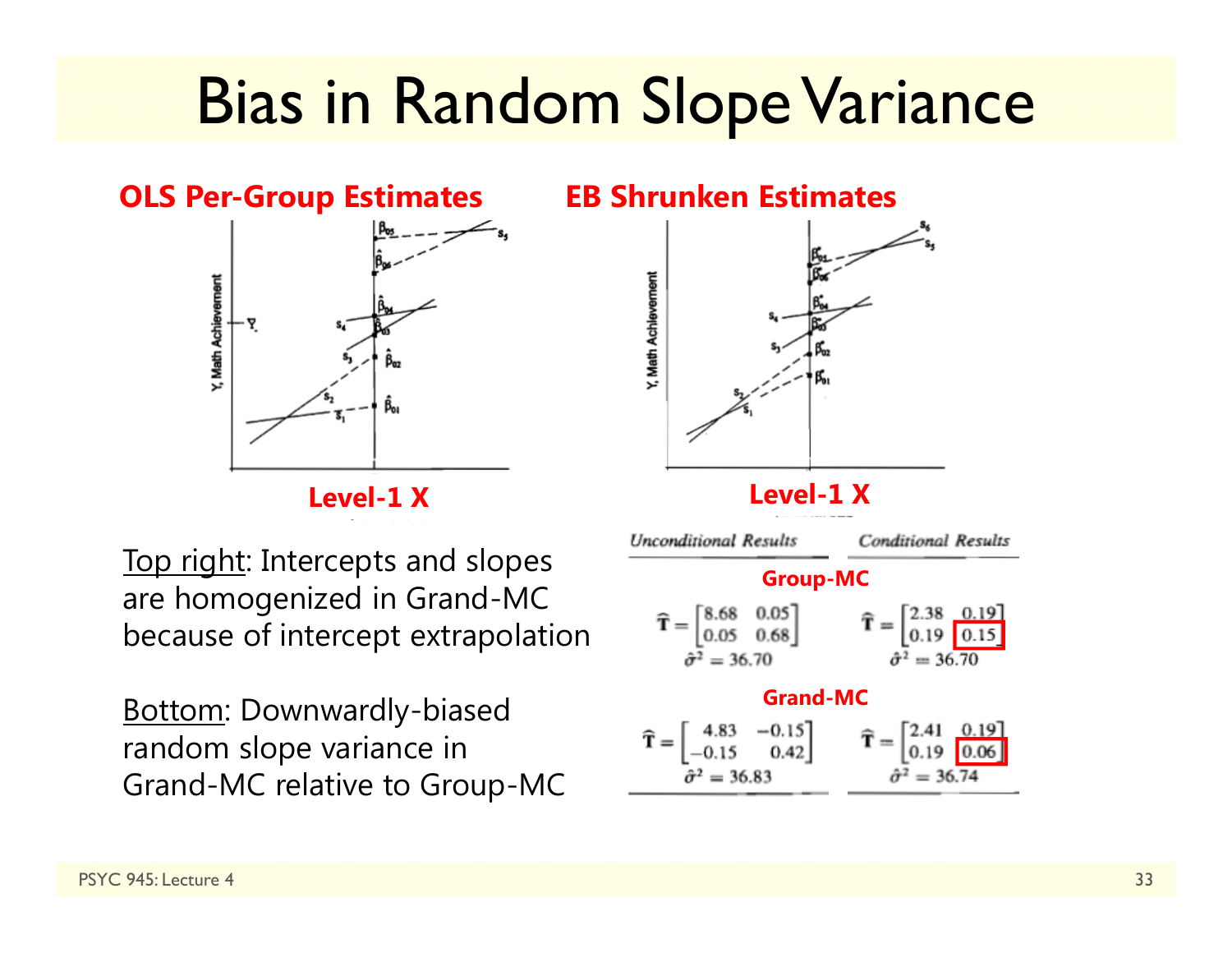## MLM for Clustered Data: Summary

- Models now come in only two kinds: "empty" and "conditional"
	- $\triangleright\;$  The lack of a comparable dimension to "time" simplifies things greatly!
- L2 = Between-Group, L1 = Within-Group (between-person)
	- $\triangleright$  Level-2 predictors are group variables: can have fixed or systematically varying effects (but not random effects in two-level models)
	- $\triangleright$  Level-1 predictors are person variables: can have fixed, random, or systematically varying effects
- • No smushing main effects or interactions of level-1 predictors:
	- Group-MC at Level 1: Get L1=WG and L2=BG effects directly
	- Grand-MC at Level 1: Get L1=WG and L2=contextual effects directly
		- As long as some representation of the L1 effect is included in L2; otherwise, the L1 effect (and any interactions thereof) will be smushed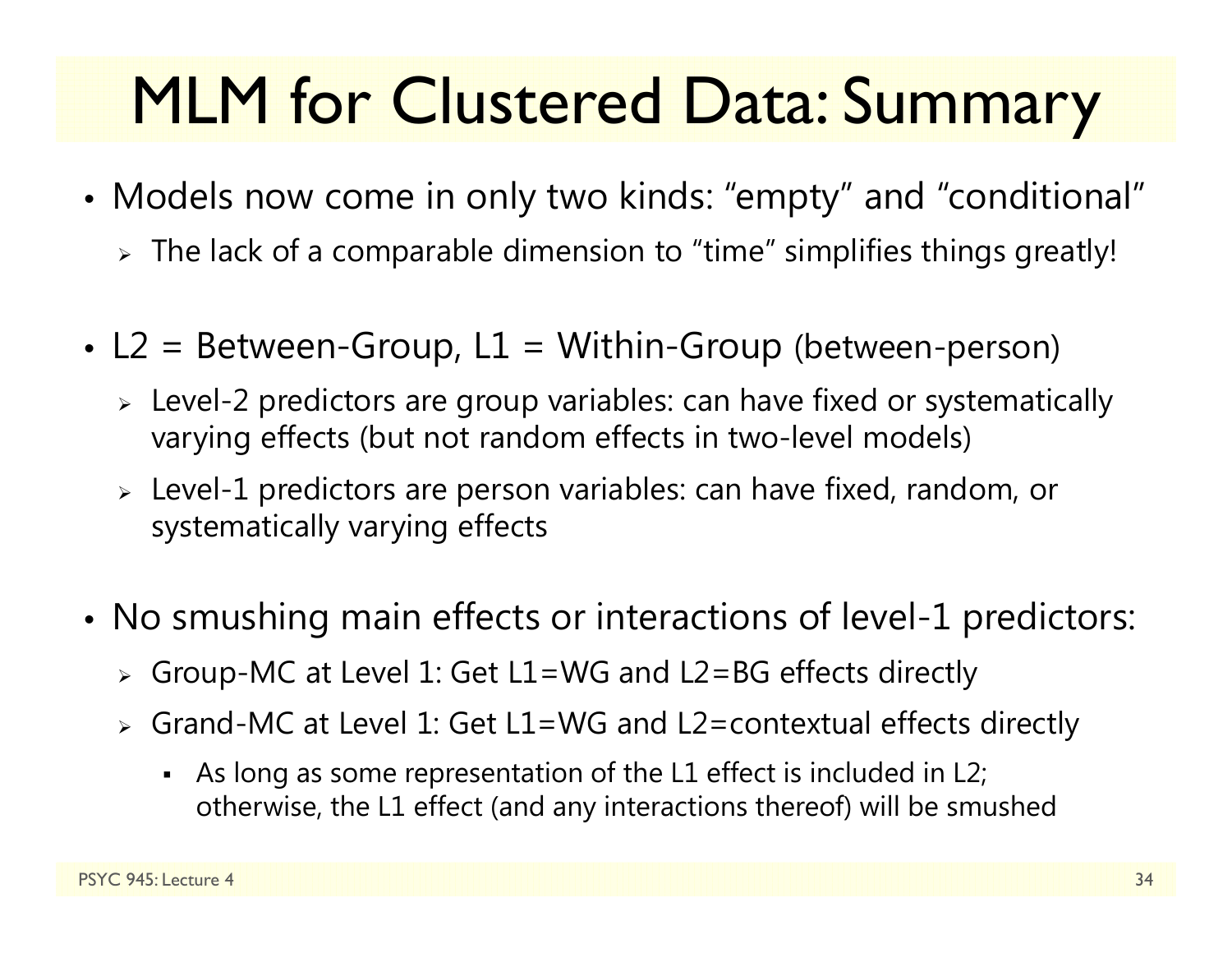# More Complex Multilevel Designs

- Multilevel models are specified based on the relevant dimensions by which<br>observations differ each other, and how the units are organized
- Two-level models have at least two piles of variance, in which level-1 units are nested within level-2 units:
	- $\triangleright$  Longitudinal Data: Time nested within Persons
	- $\triangleright$  Students nested within Teachers
- Three-level models have at least three piles of variance, in which level-2 units are nested within level-3 units:
	- $\triangleright$  Time nested within Persons within Families
	- $\triangleright$  Student nested within Teachers within Schools
- In other designs, multiple sources of systematic variation may be present,<br>but the sampling may be crossed instead…
	- $\triangleright$  Same idea as crossed random effects (i.e., as for persons and items), but these are known as "cross-classified" models in the clustered data world
	- $\triangleright$  Here are a few examples on when this might happen...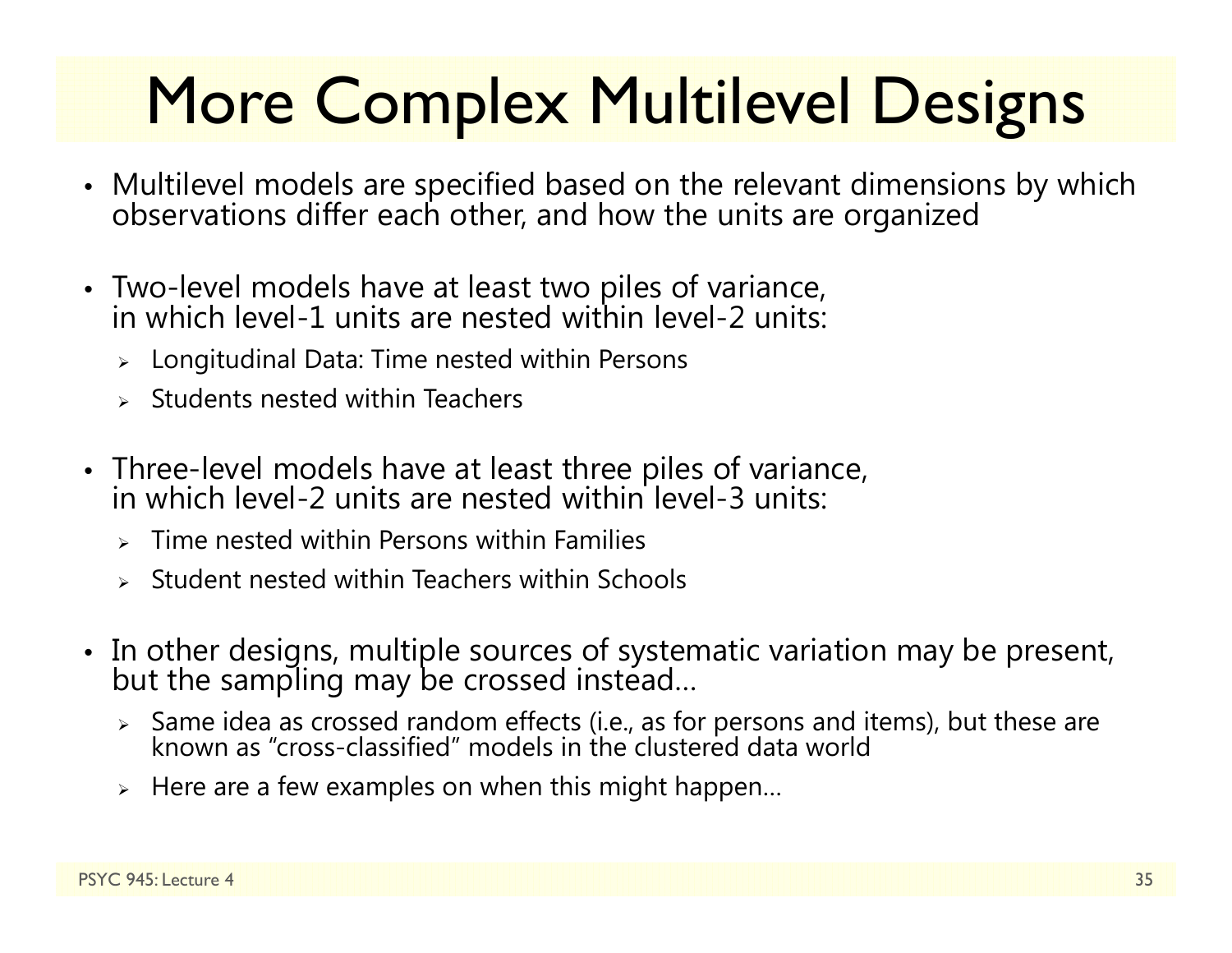## Kids, Schools, and Neighborhoods

- Kids are nested within schools AND within neighborhoods
- • Not all kids from same neighborhood live in same school, so schools and neighborhoods are crossed at level 2
- •Can include predictors for each source of variation

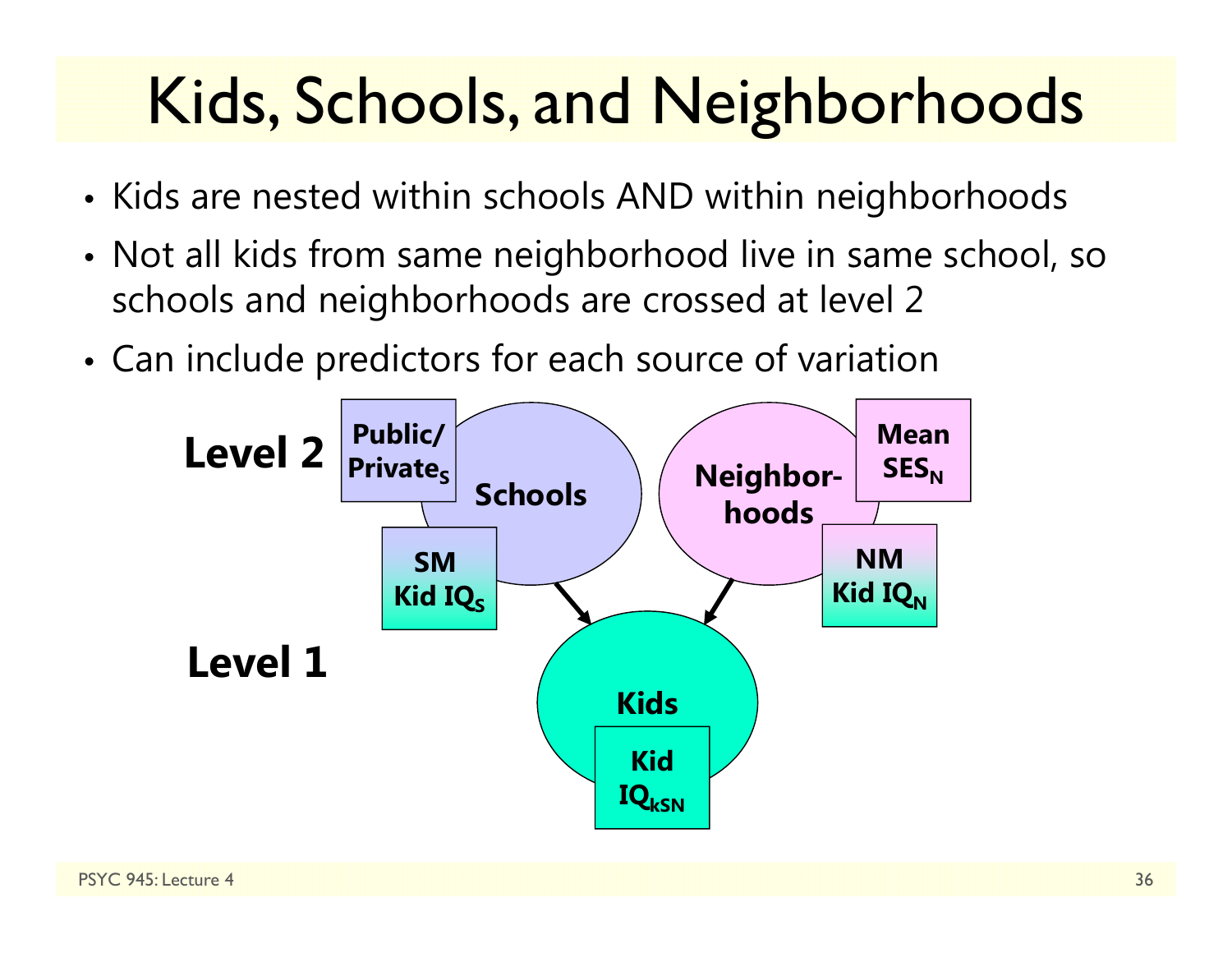## Kids, Schools, and Neighborhoods

ykSN <sup>=</sup> **γ000** *fixed intercept (all x's = 0)* + **γ010**(Private S) + **γ020**(SMIQ S) *school effects* + **γ001**(SES N) + **γ002**(NMIQ N) *neighborhood effects* + **γ<sub>100</sub>**(KidIQ<sub>kSN</sub>) **→ kid effects** + **U0S0** $\rightarrow$  random effect of school +  $\bf{U}_{00N}$  $\rightarrow$  random effect of neighborhood + **ekSN** $\rightarrow$  residual kid-to-kid variation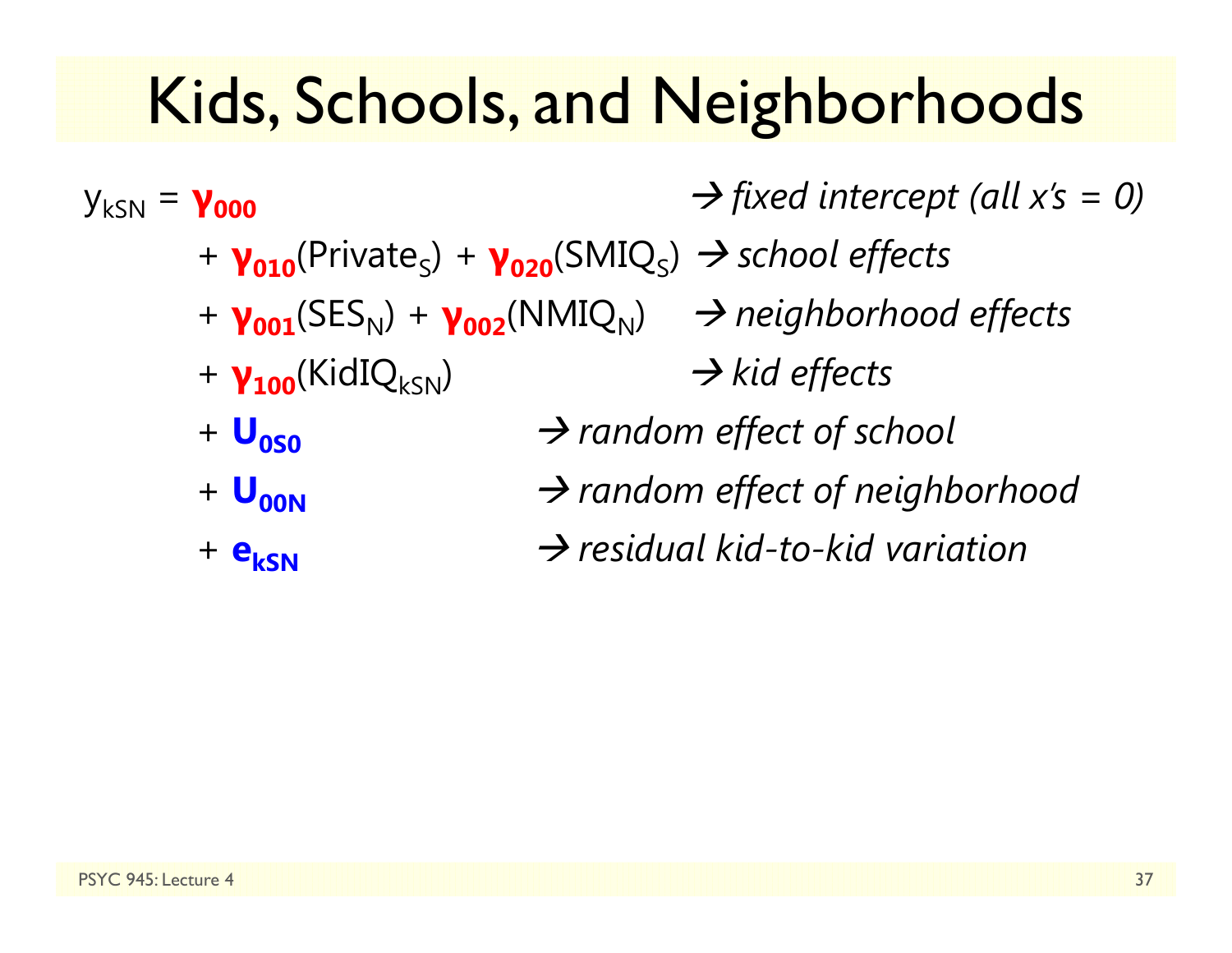## Time, Kids, and Classrooms

- Kids are nested within classroom at each occasion…
- But kids move into different classrooms across time…
	- $\triangleright$  So Time is nested within Kid, Kid is crossed with Classroom
- • How to model a time-varying random classroom effect?
	- $\triangleright$  This is the basis of so-called "value-added models"
- (At least) Two options:
	- $\triangleright$  Temporary classroom effect: Random effect for classroom that operates only at the point when the kid is in that classroom
		- e.g., Classroom effect  $\leftarrow$  teacher bias
		- Once out of classroom, effect is no longer present
	- Cumulative classroom effect: Random effect for classroom that operates at the point when the kid is in that classroom forwards
		- n • e.g., Classroom effect  $\Leftarrow$  differential learning
		- n Effect stays with the kid in the future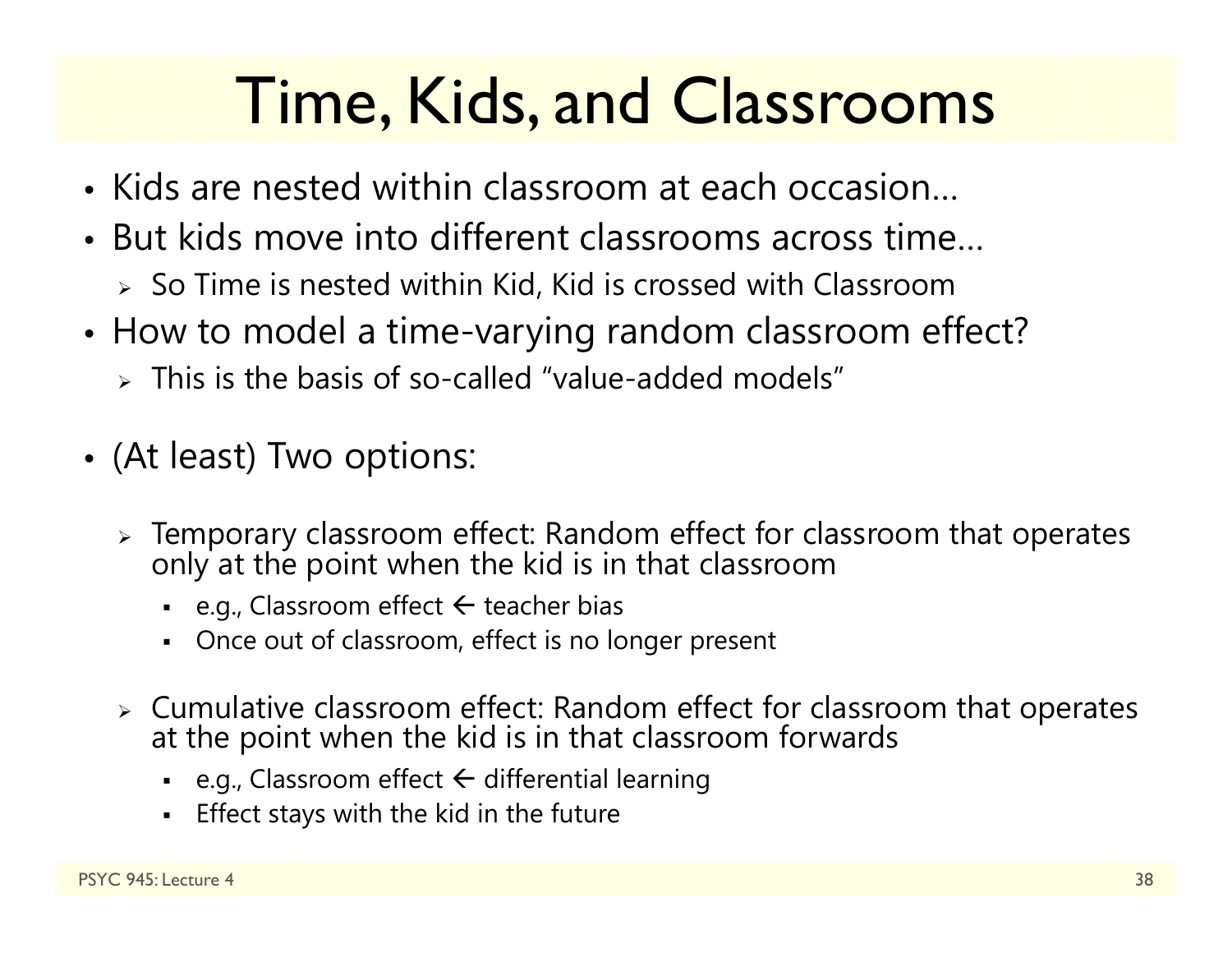## More on Cross-Classified Models

- • In crossed models, lower-level predictors can have random slopes of over higher levels AND random slopes of the other crossed factor at the same level
	- Example: Kids, Schools, and Neighborhoods (data permitting)
		- Kid effects could vary over schools AND/OR neighborhoods
		- School effects could vary over neighborhoods (both level 2)
		- Neighborhood effects could vary over schools (both level 2)
- • Concerns about smushing still apply over both level-2's
	- $\triangleright$  Separate contextual effects of kid predictors for schools and neighborhoods (e.g., after controlling for how smart you are, it matters incrementally whether you go to a smart school AND if you live in a neighborhood with smart kids)